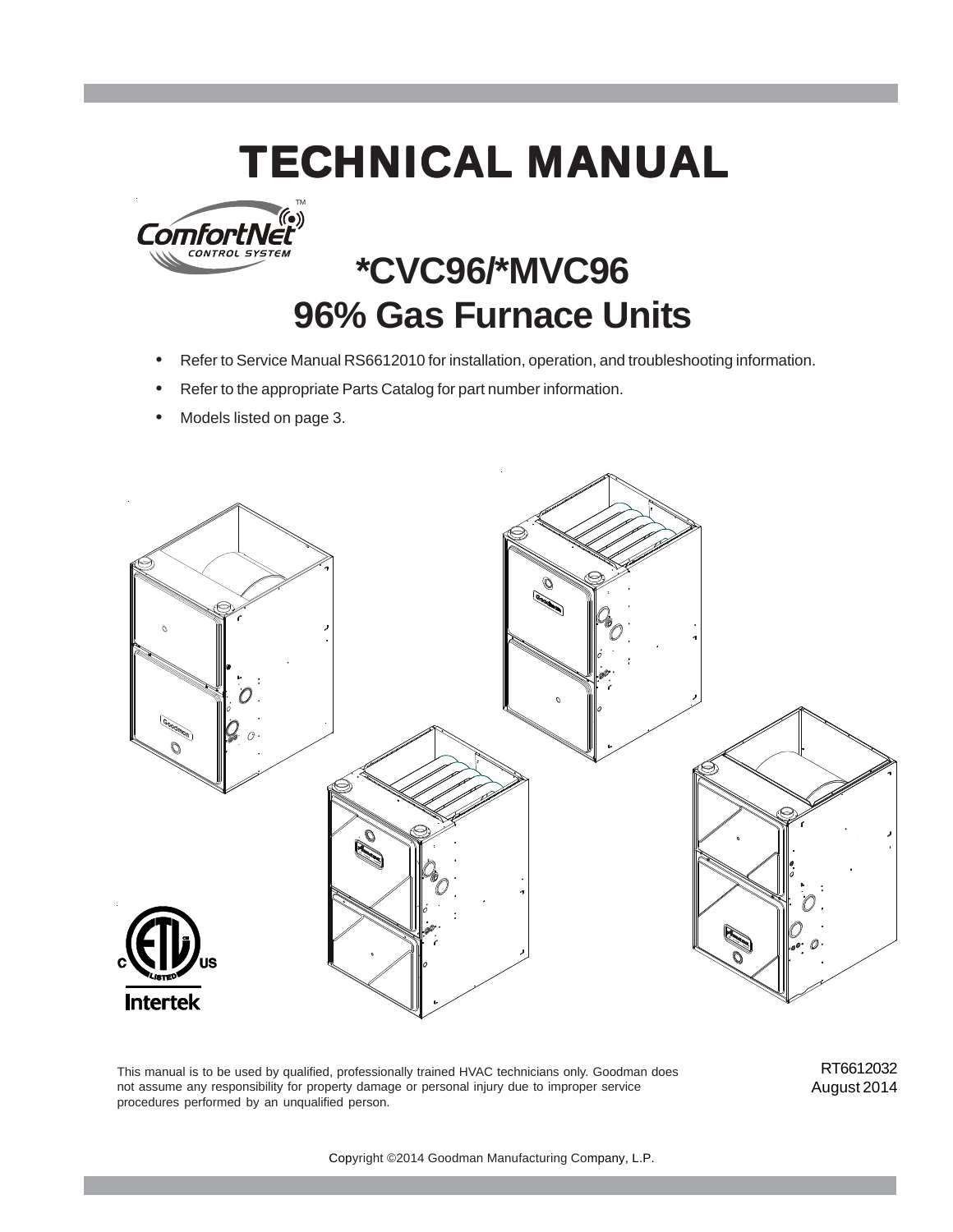# **PRODUCT IDENTIFICATION**

The model and manufacturing number are used for positive identification of component parts used in manufacturing. Please use these numbers when requesting service or parts information.

|                                     | $\star$ | M              | $\mathsf{V}$ | $\mathbf c$    | 96  | 060 | 3  | B  | N  | A  | A                     |
|-------------------------------------|---------|----------------|--------------|----------------|-----|-----|----|----|----|----|-----------------------|
|                                     |         | $\overline{c}$ | 3            | $\overline{4}$ | 5 6 | 789 | 10 | 11 | 12 | 13 | 14                    |
| <b>Brand</b>                        |         |                |              |                |     |     |    |    |    |    | <b>Minor Revision</b> |
| G - Goodman                         |         |                |              |                |     |     |    |    |    |    | A - Initial Release   |
| A - Amana                           |         |                |              |                |     |     |    |    |    |    | B - 1st Revision      |
| Configuration                       |         |                |              |                |     |     |    |    |    |    |                       |
| M - Upflow/Horizontal               |         |                |              |                |     |     |    |    |    |    | <b>Major Revision</b> |
| C - Downflow/Horizontal             |         |                |              |                |     |     |    |    |    |    | A - Initial Release   |
| K - Dedicated Upflow                |         |                |              |                |     |     |    |    |    |    | B - 1st Revision      |
| D - Dedicated Downflow              |         |                |              |                |     |     |    |    |    |    |                       |
|                                     |         |                |              |                |     |     |    |    |    |    | <b>NO<sub>x</sub></b> |
| Motor                               |         |                |              |                |     |     |    |    |    |    | N - Low Nox           |
| V - Variable Speed ECM / ComfortNet |         |                |              |                |     |     |    |    |    |    |                       |
| E - Multi-Speed ECM                 |         |                |              |                |     |     |    |    |    |    |                       |
| S - Single Speed                    |         |                |              |                |     |     |    |    |    |    |                       |
| <b>Gas Valve</b>                    |         |                |              |                |     |     |    |    |    |    | <b>Cabinet Width</b>  |
| M - Modulating                      |         |                |              |                |     |     |    |    |    |    | $A - 14"$             |
| V - 2 Stage                         |         |                |              |                |     |     |    |    |    |    | B - 17.5"             |
| H - Convertible 2 Stage             |         |                |              |                |     |     |    |    |    |    | $C - 21"$             |
| S - Single Stage                    |         |                |              |                |     |     |    |    |    |    | $D - 24.5"$           |
| <b>AFUE</b>                         |         |                |              |                |     |     |    |    |    |    | Maximum CFM           |
| 96 - 96% AFUE                       |         |                |              |                |     |     |    |    |    |    | 2 - 800 CFM           |
|                                     |         |                |              |                |     |     |    |    |    |    | 3 - 1200 CFM          |
|                                     |         |                |              |                |     |     |    |    |    |    | 4 - 1600 CFM          |
| MBTU/h                              |         |                |              |                |     |     |    |    |    |    | 5 - 2000 CFM          |
| 40 - 40,000                         |         |                |              |                |     |     |    |    |    |    |                       |
| $60 - 60,000$                       |         |                |              |                |     |     |    |    |    |    |                       |
| 80 - 80,000                         |         |                |              |                |     |     |    |    |    |    |                       |
| 100 - 100,000                       |         |                |              |                |     |     |    |    |    |    |                       |

120 - 120,000

# **WARNING**

### **HIGH VOLTAGE!**

**Disconnect ALL power before servicing or installing this unit. Multiple power sources may be present. Failure to do so may cause property damage, personal injury or death.**



**WARNING WARNING**

Goodman will not be responsible **NAMIG for any injury or property damage**

**arising from improper service or service procedures. If you install or perform service on this unit, you assume responsibility for any personal injury or property damage which may result. Many jurisdictions require a license to install or service heating and air conditioning equipment.**



**Installation and repair of this unit should be performed ONLY by individuals meeting the require-**

**ments of an "entry level technician", at a minimum, as specified by the Air-Conditioning, Heating, and Refrigeration Institute (AHRI). Attempting to install or repair this unit without such background may result in product damage, personal injury or death.**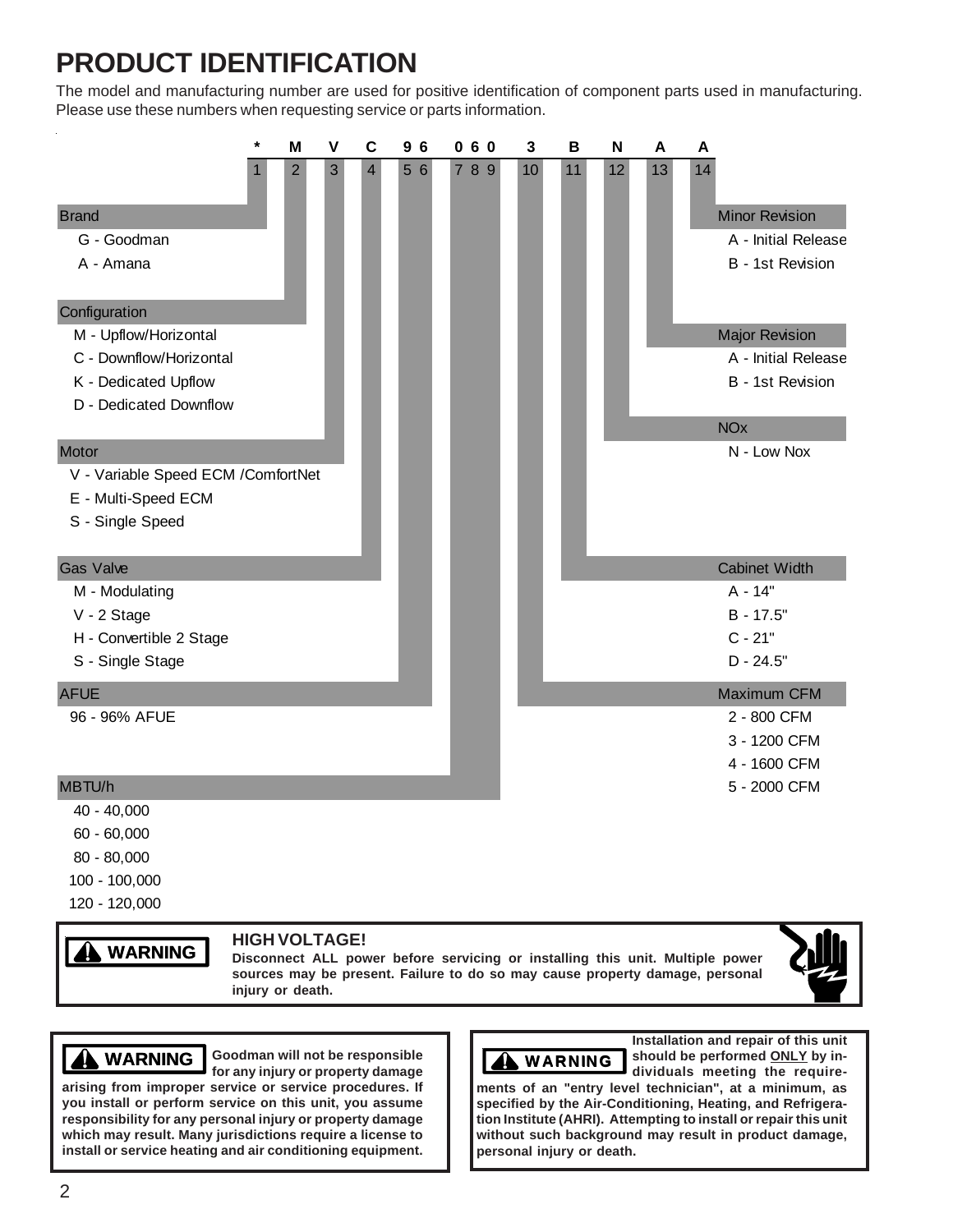# **PRODUCT IDENTIFICATION**

The model and manufacturing number are used for positive identification of component parts used in manufacturing. Please use these numbers when requesting service or parts information.

> \*CVC960403BNAA \*CVC960603BNAA \*CVC960804CNAA \*CVC961005CNAA \*CVC961205DNAA \*MVC960403BNAA \*MVC960603BNAA \*MVC960803BNAA \*MVC960804CNAA \*MVC961005CNAA \*MVC961205DNAA

**WARNING WARNING**

**The United States Environmental Protection Agency ("EPA") has issued various regulations regarding the introduction and disposal of refrigerants introduced into this unit. Failure to follow these regulations may harm the environment and can lead to the imposition of substantial fines. These regulations may vary by jurisdiction. Should questions arise, contact your local EPA office.**

# **WARNING**

**Do not connect or use any device that is not design certified by Goodman for use with this unit.**

**Serious property damage, personal injury, reduced unit performance and/or hazardous conditions may result from the use of such non-approved devices.**



**To prevent the risk of property damage, personal injury, or death, do not store combustible materi-**

**als or use gasoline or other flammable liquids or vapors in the vicinity of this appliance.**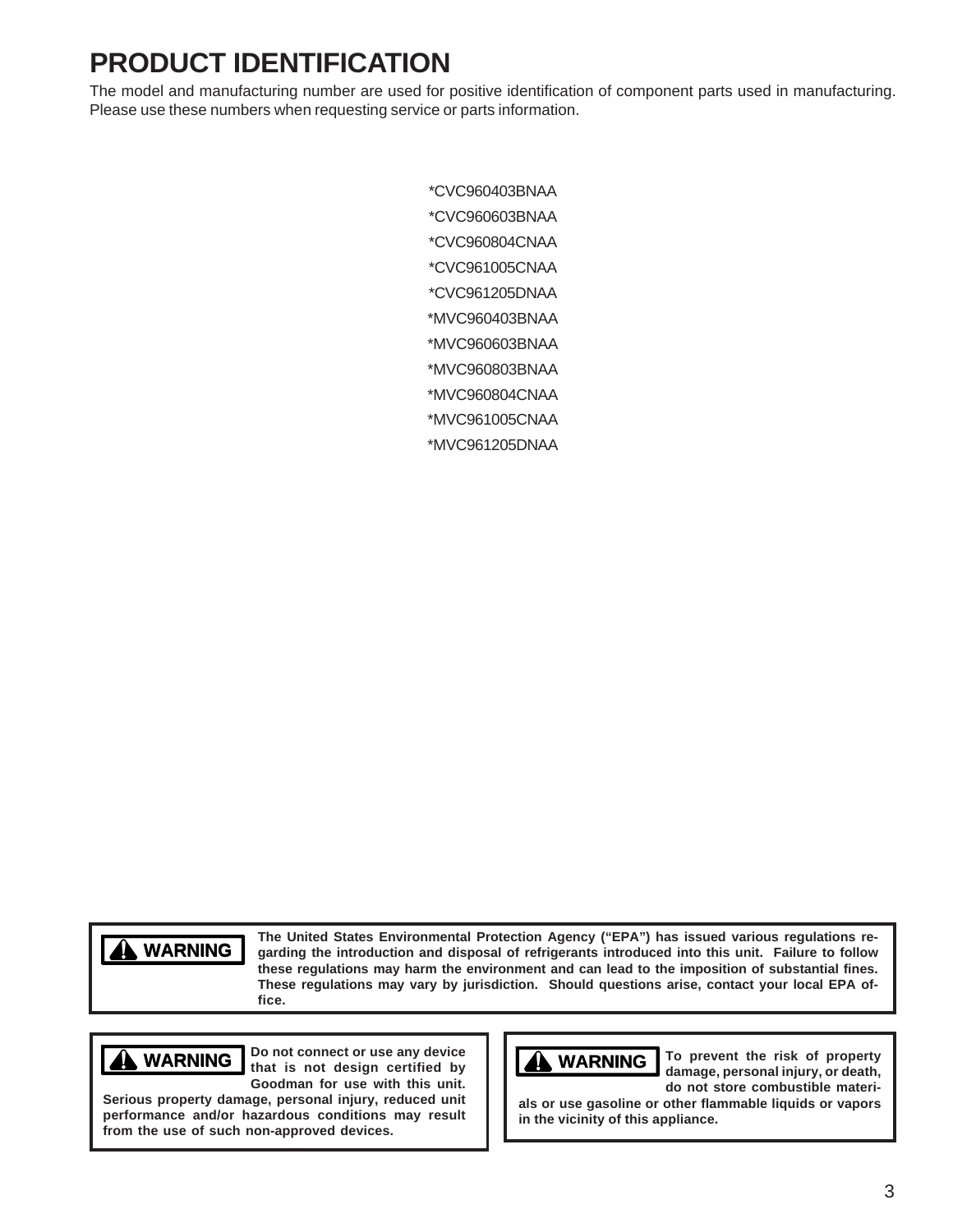# **FURNACE SPECIFICATIONS**

|                                             | *MVC96<br>0403BNA | *MVC96<br>0603BNA | *MVC96<br>0803BNA | *MVC96<br>0804CNA | *MVC96<br><b>1005CNA</b> | *MVC96<br><b>1205DNA</b> |
|---------------------------------------------|-------------------|-------------------|-------------------|-------------------|--------------------------|--------------------------|
| <b>Heating Data</b>                         |                   |                   |                   |                   |                          |                          |
| High Fire Input <sup>1</sup>                | 40,000            | 60,000            | 80,000            | 80,000            | 100,000                  | 120,000                  |
| High Fire Output <sup>1</sup>               | 38,400            | 57,600            | 76,800            | 76,800            | 96,000                   | 115,200                  |
| Low-Fire Steady-State Input <sup>1</sup>    | 28,000            | 42,000            | 56,000            | 56,000            | 70,000                   | 84,000                   |
| Low-Fire Steady-State Output <sup>1</sup>   | 26,880            | 40,320            | 53,760            | 53,760            | 67,200                   | 80,640                   |
| AFUE <sup>2</sup>                           | 96                | 96                | 96                | 96                | 96                       | 96                       |
| Temperature Rise Range (°F)                 | $35 - 65$         | $20 - 50$         | $35 - 65$         | $25 - 55$         | $35 - 65$                | $35 - 65$                |
| Vent Diameter <sup>3</sup>                  | $2" - 3"$         | $2" - 3"$         | $2" - 3"$         | $2" - 3"$         | $2" - 3"$                | $2" - 3"$                |
| No. of Burners                              | $\overline{2}$    | 3                 | 4                 | 4                 | 5                        | 6                        |
| <b>Circulator Blower</b>                    |                   |                   |                   |                   |                          |                          |
| Available AC @ 0.5" ESP                     | $1.5 - 3$         | $1.5 - 3$         | $1.5 - 3$         | $1.5 - 4$         | $2 - 5$                  | $2 - 5$                  |
| Size (D x W)                                | 10" x 8"          | $11" \times 8"$   | $11" \times 8"$   | 11" x 10"         | 11" x 10"                | $11"$ x $11"$            |
| Horsepower @ 1075 RPM                       | $\frac{1}{2}$     | $\frac{1}{2}$     | $\frac{1}{2}$     | $\frac{3}{4}$     | 1                        | 1                        |
| Speed                                       | VS ECM            | VS ECM            | VS ECM            | VS ECM            | VS ECM                   | VS ECM                   |
| Filter Size (in <sup>2</sup> )              |                   |                   |                   |                   |                          |                          |
| Permanent                                   | 341               | 731               | 683               | 853               | 853                      | 1,024                    |
| Disposable                                  | 171               | 366               | 341               | 427               | 427                      | 512                      |
| <b>Electrical Data</b>                      |                   |                   |                   |                   |                          |                          |
| Min. Circuit Ampacity <sup>4</sup>          | 7.8               | 7.8               | 7.8               | 10.6              | 14.4                     | 14.4                     |
| Max. Overcurrent Device (amps) <sup>5</sup> | 15                | 15                | 15                | 15                | 20                       | 20                       |
| <b>Shipping Weight (lbs)</b>                | 114               | 117               | 120               | 141               | 143                      | 156                      |

<sup>1</sup> Natural Gas BTU/h

<sup>2</sup> DOE AFUE based upon Isolated Combustion System (ICS)

<sup>3</sup> Installer must supply one or two PVC pipes: one for combustion air (optional) and one for the flue outlet (required). Vent pipe must be either 2" or 3" in diameter, depending upon furnace input, number of elbows, length of run and installation (1 or 2 pipes). The optional Combustion Air Pipe is dependent on installation/code requirements and must be 2" or 3" diameter PVC.

- ⁴ Minimum Circuit Ampacity = (1.25 x Circulator Blower Amps) + ID Blower amps. Wire size should be determined in accordance with National Electrical Codes. Extensive wire runs will require larger wire sizes.
- <sup>5</sup> Maximum Overcurrent Protection Device refers to maximum recommended fuse or circuit breaker size. May use fuses or HACR-type circuit breakers of the same size as noted.

### **Notes**

- All furnaces are manufactured for use on 115 VAC, 60 Hz, single-phase electrical supply.
- Gas Service Connection 1/2" FPT
- Important: Size fuses and wires properly and make electrical connections in accordance with the National Electrical Code and/or all existing local codes.
- For bottom return: Failure to unfold flanges may reduce airflow by up to 18%. This could result in performance and noise issues.
- For servicing or cleaning, a 24" front clearance is required. Unit connections (electrical, flue and drain) may necessitate greater clearances than the minimum clearances listed above. In all cases, accessibility clearance must take precedence over clearances from the enclosure where accessibility clearances are greater.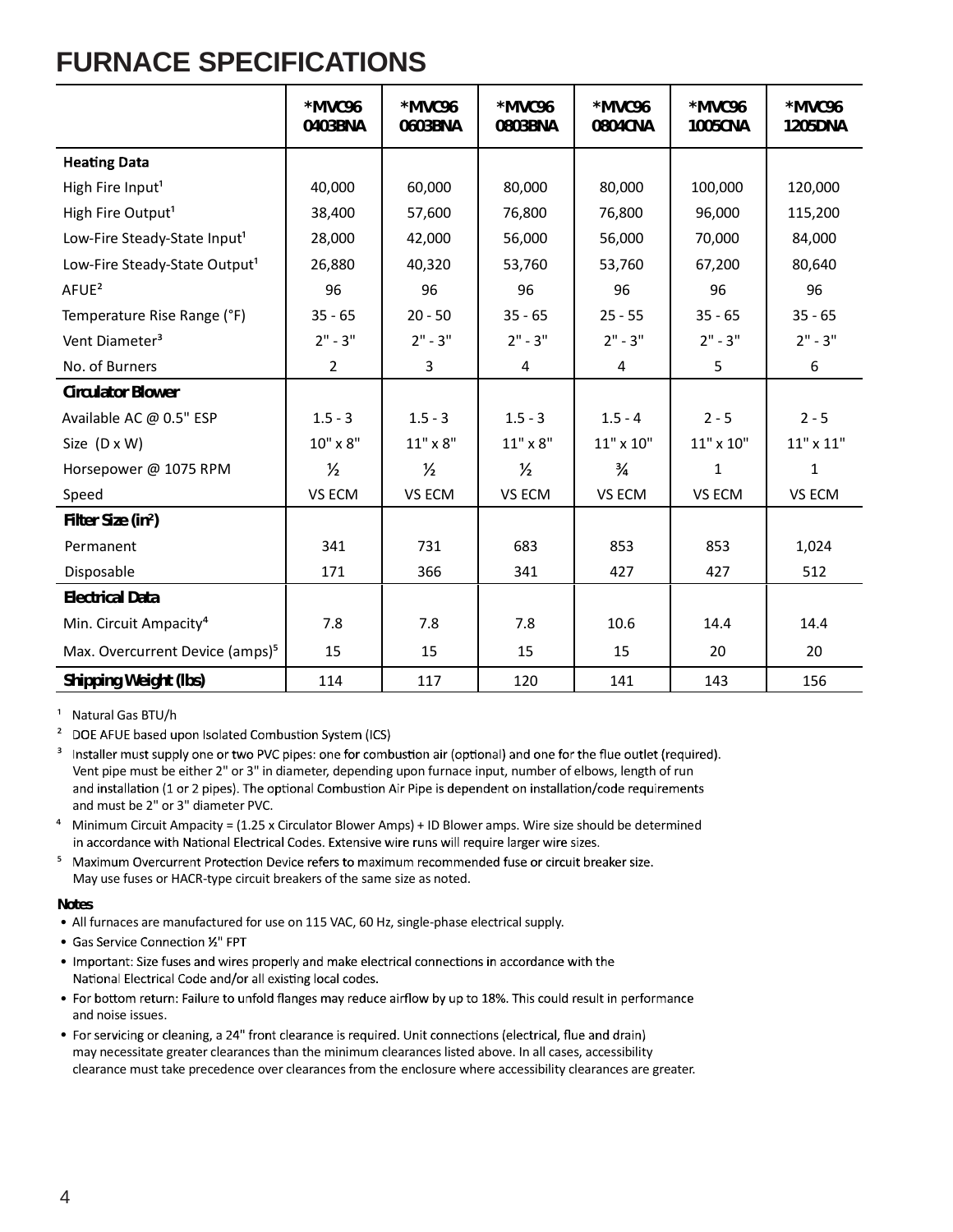# **FURNACE SPECIFICATIONS**

|                                             | *CVC96<br>0403BNA | *CVC96<br>0603BNA | *CVC96<br>0804CNA | *CVC96<br><b>1005CNA</b> | *CVC96<br><b>1205DNA</b> |
|---------------------------------------------|-------------------|-------------------|-------------------|--------------------------|--------------------------|
| <b>Heating Data</b>                         |                   |                   |                   |                          |                          |
| High Fire Input <sup>1</sup>                | 40,000            | 60,000            | 80,000            | 100,000                  | 120,000                  |
| High Fire Output <sup>1</sup>               | 38,400            | 57,600            | 76,800            | 96,000                   | 115,200                  |
| Low-Fire Steady-State Input <sup>1</sup>    | 28,000            | 42,000            | 56,000            | 70,000                   | 84,000                   |
| Low-Fire Steady-State Output <sup>1</sup>   | 26,880            | 40,320            | 53,760            | 67,200                   | 80,640                   |
| AFUE <sup>2</sup>                           | 96                | 96                | 96                | 96                       | 96                       |
| Temperature Rise Range (°F)                 | $20 - 50$         | $35 - 65$         | $25 - 55$         | $45 - 75$                | $35 - 65$                |
| Vent Diameter <sup>3</sup>                  | $2" - 3"$         | $2" - 3"$         | $2" - 3"$         | $2" - 3"$                | $2" - 3"$                |
| No. of Burners                              | $\overline{2}$    | 3                 | 4                 | 5                        | 6                        |
| <b>Circulator Blower</b>                    |                   |                   |                   |                          |                          |
| Available AC @ 0.5" ESP                     | $1.5 - 3$         | $1.5 - 3$         | $1.5 - 4$         | $2 - 5$                  | $2 - 5$                  |
| Size (D x W)                                | 10" x 8"          | $11" \times 8"$   | $11" \times 10"$  | $11" \times 10"$         | $11"$ x $11"$            |
| Horsepower @ 1075 RPM                       | $\frac{1}{2}$     | $\frac{1}{2}$     | $\frac{3}{4}$     | 1                        | $\mathbf{1}$             |
| Speed                                       | VS ECM            | VS ECM            | VS ECM            | VS ECM                   | VS ECM                   |
| Filter Size (in <sup>2</sup> )              |                   |                   |                   |                          |                          |
| Permanent                                   | 488               | 512               | 853               | 711                      | 1,024                    |
| Disposable                                  | 244               | 256               | 427               | 356                      | 512                      |
| <b>Electrical Data</b>                      |                   |                   |                   |                          |                          |
| Min. Circuit Ampacity <sup>4</sup>          | 7.8               | 7.8               | 10.6              | 14.4                     | 14.4                     |
| Max. Overcurrent Device (amps) <sup>5</sup> | 15                | 15                | 15                | 20                       | 20                       |
| <b>Shipping Weight (lbs)</b>                | 116               | 119               | 143               | 145                      | 158                      |

<sup>1</sup> Natural Gas BTU/h

<sup>2</sup> DOE AFUE based upon Isolated Combustion System (ICS)

- <sup>3</sup> Installer must supply one or two PVC pipes: one for combustion air (optional) and one for the flue outlet (required). Vent pipe must be either 2" or 3" in diameter, depending upon furnace input, number of elbows, length of run and installation (1 or 2 pipes). The optional Combustion Air Pipe is dependent on installation/code requirements and must be 2" or 3" diameter PVC.
- ⁴ Minimum Circuit Ampacity = (1.25 x Circulator Blower Amps) + ID Blower amps. Wire size should be determined in accordance with National Electrical Codes. Extensive wire runs will require larger wire sizes.
- <sup>5</sup> Maximum Overcurrent Protection Device refers to maximum recommended fuse or circuit breaker size. May use fuses or HACR-type circuit breakers of the same size as noted.

### **Notes**

- All furnaces are manufactured for use on 115 VAC, 60 Hz, single-phase electrical supply.
- Gas Service Connection 1/2" FPT
- Important: Size fuses and wires properly and make electrical connections in accordance with the National Electrical Code and/or all existing local codes.
- For bottom return: Failure to unfold flanges may reduce airflow by up to 18%. This could result in performance and noise issues.
- For servicing or cleaning, a 24" front clearance is required. Unit connections (electrical, flue and drain) may necessitate greater clearances than the minimum clearances listed above. In all cases, accessibility clearance must take precedence over clearances from the enclosure where accessibility clearances are greater.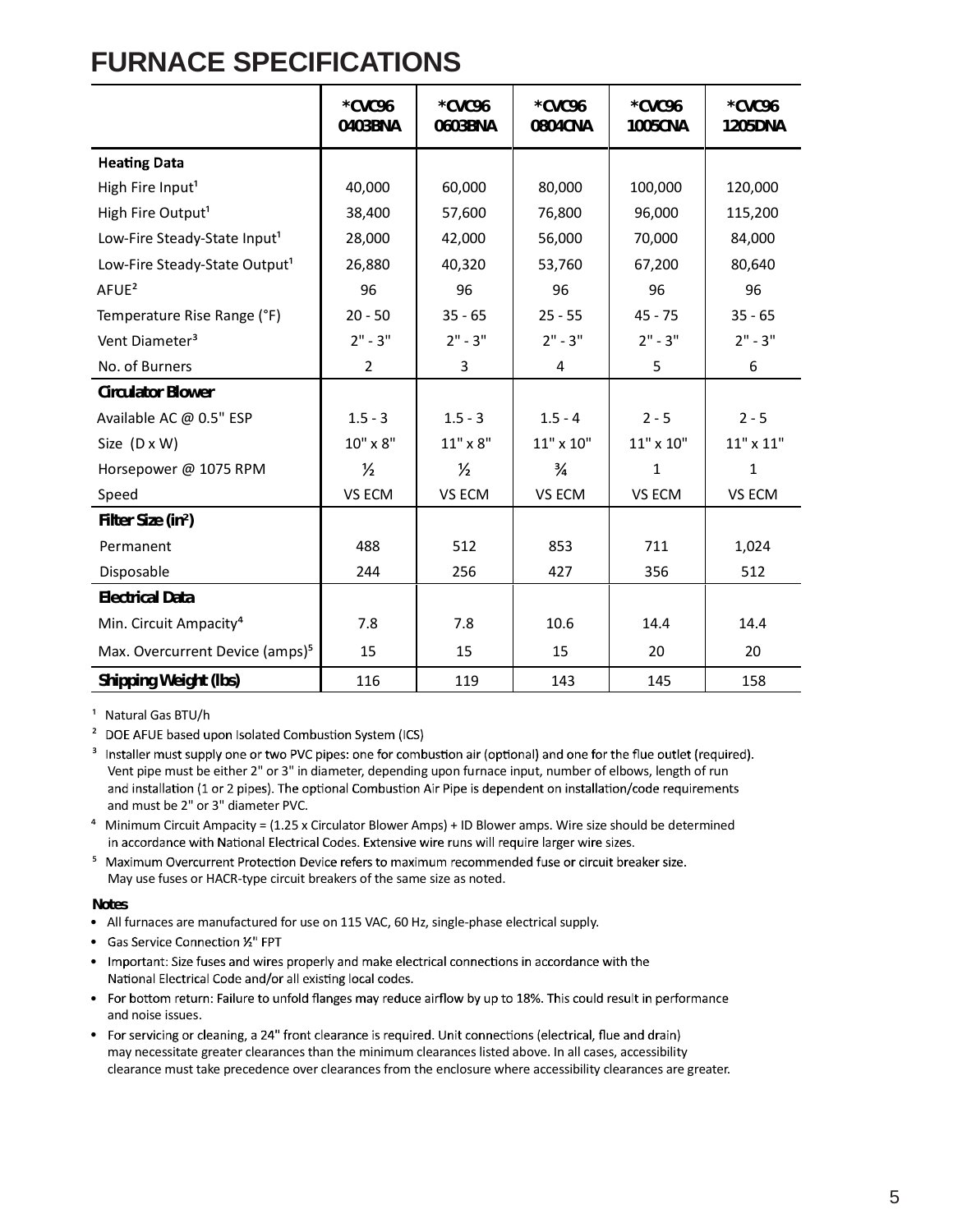# **PRODUCT DIMENSIONS DESCRIPTIONS DESCRIPTIONS DESCRIPTIONS**

#### AIR AIR DISCHARGE DISCHARG E A 28 ¾ DIMB 6½ ¾ DISCHARGE 2¾ 6½  $\frac{3}{4}$ AIR INTAKE  $-2\frac{5}{8}$ 1⅞ C 19½ 2  $-2$ CENTER DIMP**E**<br>FOR ALTERNATE<br>AIR INTAKE PI**IE**<br>3" OD HOLE VENT/FLUE PIPE<br>2" PVC ALTERNATE LEFT SIDE<br>DRAIN TRAP<br>EXTERIOR HOLES VENT/FLUE LOCATION  $\frac{3}{4}$ Ł HIGH VOLTAGE ELECTRICAL OUTLET RIGHT SIDE DRAIN TRAP EXTERIOR HOLES Ŧ 7 STANDARD  $\circ$ HIGH VOLTAGE<br>ELECTRICAL OUTLE GAS SUPPLY Ŧ ALTERNATE GAS SUPPLY  $\overline{\cdot}$  . ₹ ₩ ♦ 34 ½ ∉ <u>i</u> 31⅞  $\ddot{\phantom{0}}$  $\ddot{\phantom{0}}$  $\bullet$ 26 ½ 24⅞ 23 23 21⅛ 19⅝  $19<sup>5</sup>$ 14 SIDE CUT-OUT SIDE CUT-OUT 9¼ 9¼ 7 4 5 5 1½ ♦ LEFT SIDE VIEW / HH  $\left|\bullet\right|$  1%  $\left| \bullet\right|$  FRONT VIEW  $\left| \bullet\right|$   $\left| \bullet\right|$   $\left| \bullet\right|$   $\left| \bullet\right|$   $\left| \bullet\right|$   $\left| \bullet\right|$   $\left| \bullet\right|$   $\left| \bullet\right|$   $\left| \bullet\right|$   $\left| \bullet\right|$   $\left| \bullet\right|$   $\left| \bullet\right|$   $\left| \bullet\right|$   $\left| \bullet\right|$   $\left| \bullet\right|$   $\$  $-1$  %  $\rightarrow$ 1⅞  $-2\frac{3}{8}$ LOW VOLTAGE<br>ELECTRICAL OUTLET  $\overline{\phantom{a}}$ LOW VOLTAGE 2⅜  $\leftarrow$  2½ D<br>FOLDED FLANGE ELECTRICAL OUTLE 2½ ÷  $+1\%$ CONDENSATE DRAI-22 E —<br>UNFOLDED FLANGE FOLDED FLANGE TRAP EXTERIOR<br>CONNECTION<br>(RIGHT OR LEFT SIDE)<br>¼ PVC 23 23 ½ UNFOLDED FLANGES

| Model         | n                 | В    |          |          |                 |
|---------------|-------------------|------|----------|----------|-----------------|
| *MVC960403BNA | $17\frac{1}{2}$   | 16"  | $13\%$ " | $12\%$ " | $13\%$ "        |
| *MVC960603BNA | $17\frac{1}{2}$   | 16"  | $13\%$ " | $12\%$ " | $13\%$ "        |
| *MVC960803BNA | $17\frac{1}{2}$   | 16"  | $13\%$ " | $12\%$ " | $13\%$ "        |
| *MVC960804CNA | 21"               | 19½" | $17\%$ " | 16"      | $17\frac{1}{2}$ |
| *MVC961005CNA | 21"               | 19½" | $17\%$ " | 16"      | $17\frac{1}{2}$ |
| *MVC961205DNA | $24\frac{1}{2}$ " | 23"  | $20\%$ " | 19%"     | 20%"            |

### Minimum Clearances to Combustible Materials

| Position   | <b>Sides</b> | Rear   | Front  | <b>Bottom</b> | <b>Flue</b> | Top       |
|------------|--------------|--------|--------|---------------|-------------|-----------|
| Upflow     | $\sim$       | $\sim$ | $\sim$ |               | יי          | 4H        |
| Horizontal | $\sim$       | $\sim$ | $\sim$ |               | יי          | $\sim$ 11 |

C = If placed on combustible floor, the floor MUST be wood ONLY.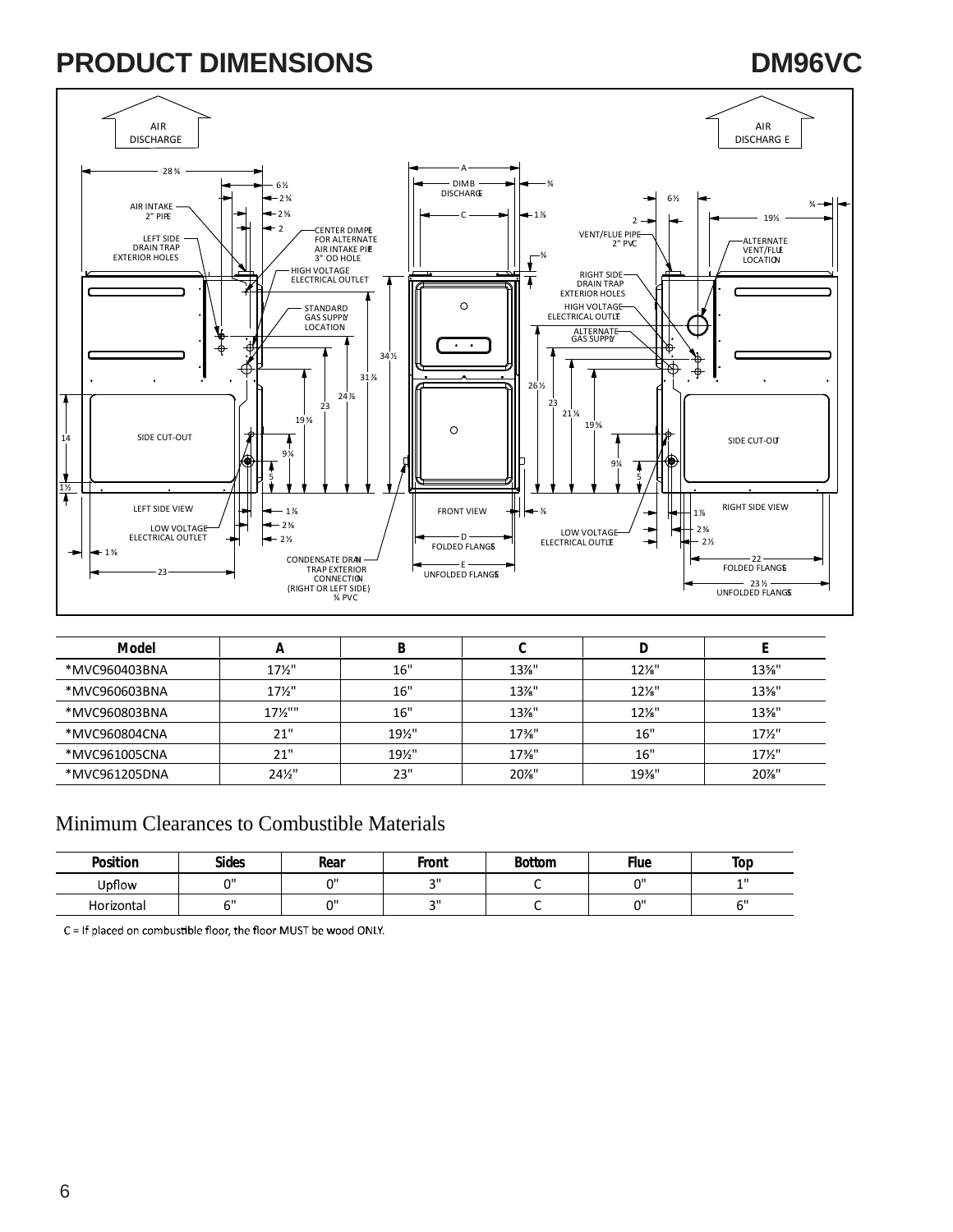# **PRODUCT DIMENSIONS DC96VC**



| Model         |                 |          |                 |                 |      |
|---------------|-----------------|----------|-----------------|-----------------|------|
| *CVC960403BNA | 17½"            | 14%"     | 14"             | $14\frac{1}{2}$ | 16"  |
| *CVC960603BNA | $17\frac{1}{2}$ | 14%"     | 14"             | $14\frac{1}{2}$ | 16"  |
| *CVC960804CNA | 21"             | $18\%$ " | $17\frac{1}{2}$ | 18"             | 19½" |
| *CVC961005CNA | 21"             | $18\%$ " | $17\frac{1}{2}$ | 18"             | 19½" |
| *CVC961205DNA | $24\frac{1}{2}$ | $21\%$ " | 21"             | $21\frac{1}{2}$ | 23"  |

### Minimum Clearances to Combustible Materials

| <b>Position</b> | <b>Sides</b> | Rear   | Front     | <b>Bottom</b> | <b>Flue</b> | Top       |
|-----------------|--------------|--------|-----------|---------------|-------------|-----------|
| Downflow        | $\sim$       | $\sim$ | $\bigcap$ | ΝC            | $\sim$      | 4H        |
| Horizontal      |              | $\sim$ | $\bigcap$ |               | $\sim$      | $\sim$ II |

C = If placed on combustible floor, the floor MUST be wood ONLY.

NC = For installation on non-combustible floors only. A combustible floor sub-base must be used for installations on combustible flooring.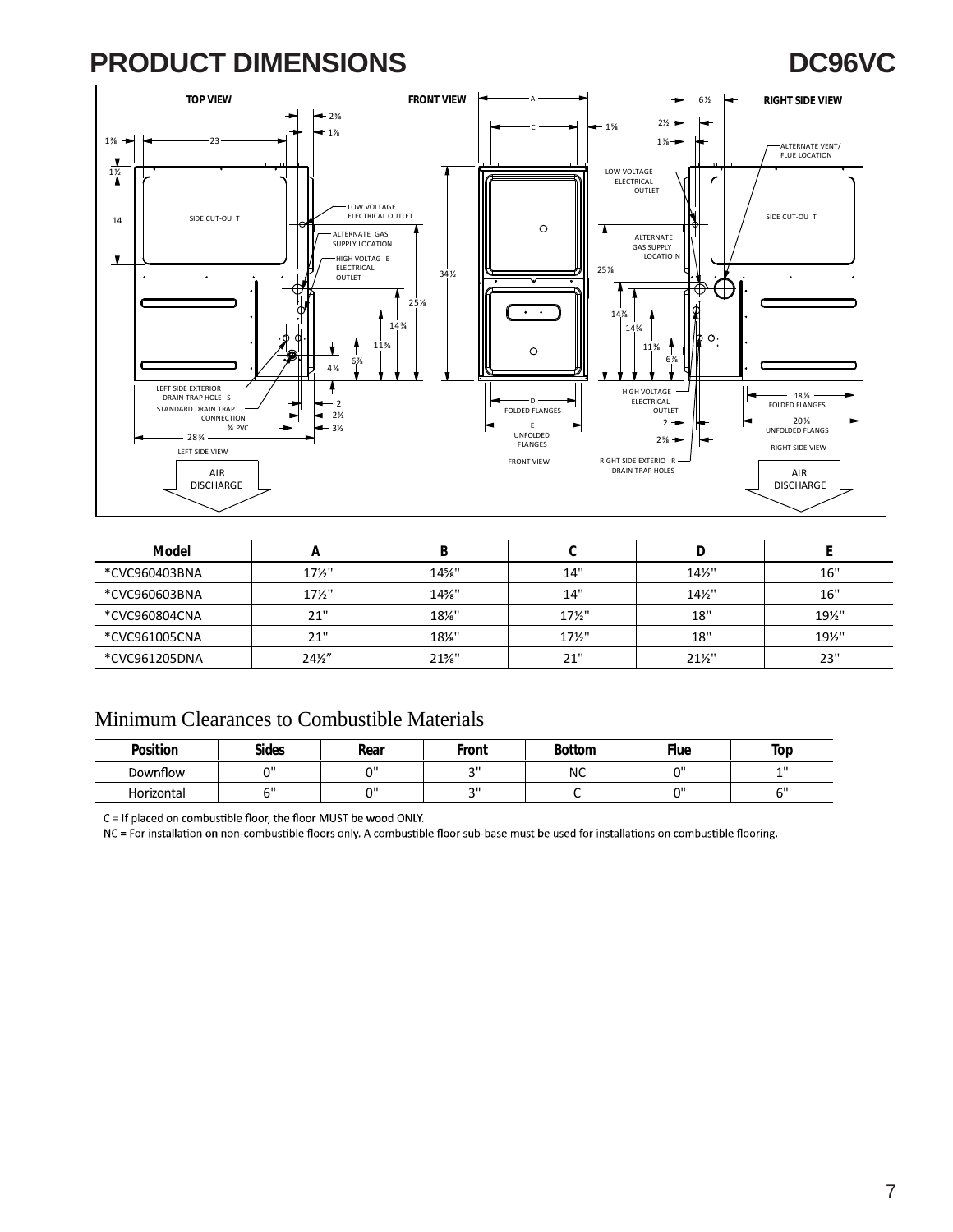### **BLOWER PERFORMANCE SPECIFICATIONS \*MVC960403BNA**

| <b>Cooling Speed</b><br>(@ .1" - .8" w.c. ESP) |                 |                          |                         |  |  |  |  |
|------------------------------------------------|-----------------|--------------------------|-------------------------|--|--|--|--|
| Tap                                            | Adjust          | High-Stage<br><b>CFM</b> | Low-Stage<br><b>CFM</b> |  |  |  |  |
|                                                | Minus 10%       | 536                      | 363                     |  |  |  |  |
|                                                | Minus 5%        | 566                      | 383                     |  |  |  |  |
| A                                              | Normal          | 596                      | 403                     |  |  |  |  |
|                                                | Plus 5%         | 626                      | 423                     |  |  |  |  |
|                                                | <b>Plus 10%</b> | 656                      | 443                     |  |  |  |  |
|                                                | Minus 10%       | 716                      | 474                     |  |  |  |  |
|                                                | Minus 5%        | 756                      | 501                     |  |  |  |  |
| B                                              | Normal          | 796                      | 527                     |  |  |  |  |
|                                                | Plus 5%         | 836                      | 553                     |  |  |  |  |
|                                                | <b>Plus 10%</b> | 876                      | 580                     |  |  |  |  |
|                                                | Minus 10%       | 877                      | 608                     |  |  |  |  |
|                                                | Minus 5%        | 925                      | 641                     |  |  |  |  |
| C                                              | Normal          | 974                      | 675                     |  |  |  |  |
|                                                | Plus 5%         | 1,023                    | 709                     |  |  |  |  |
|                                                | <b>Plus 10%</b> | 1,071                    | 743                     |  |  |  |  |
|                                                | Minus 10%       | 1,073                    | 723                     |  |  |  |  |
|                                                | Minus 5%        | 1,132                    | 763                     |  |  |  |  |
| D                                              | Normal          | 1,192                    | 803                     |  |  |  |  |
|                                                | Plus 5%         | 1,252                    | 843                     |  |  |  |  |
|                                                | <b>Plus 10%</b> | 1,311                    | 883                     |  |  |  |  |

#### **Heating Speed (@ .1" - .5" w.c. ESP; Rise Range: 35 - 65°F) CFM Tap Adjust High-Stage CFM Low-Stage CFM Rise (°F) A** Minus 10% 445 380 n/a Minus 5% 566 383 Minus 5% 469 401 n/a Normal | 596 | 403 A | Normal | 494 | 422 | n/a Plus 5% 626 423 Plus 5% 519 443 n/a Plus 10% | 656 | 443 | Plus 10% | 543 | 464 | 65 **B** Minus 10% | 498 | 424 | n/a Minus 5% | 756 | 501 | Minus 5% | 525 | 447 | n/a Normal | 796 | 527 B | Normal | 553 | 471 | 64 Plus 5% 836 553 Plus 5% 581 495 61 Plus 10% 876 580 Plus 10% 608 518 58 **C** Minus 10% | 541 | 469 | n/a Minus 5% | 925 | 641 | Minus 5% | 571 | 495 | 62 Normal 974 675 Normal 601 521 59 Plus 5% | 1,023 | 709 | Plus 5% | 631 | 547 | 56 Plus 10% 1,071 743 Plus 10% 661 573 54 **D** Minus 10% | 608 | 517 | 58 Minus 5% | 1,132 | 763 | Minus 5% | 642 | 545 | 55 Normal | 1,192 | 803 D | Normal | 676 | 574 | 53 Plus 5% 1,252 843 Plus 5% 710 603 50 Plus 10% 1,311 883 Plus 10% 744 631 48

**\*MVC960403BNA**

#### **\*MVC960603BNA Cooling Speed (@ .1" - .8" w.c. ESP)**

|     | ן ויט. איש ישה", בשן |                          |                         |  |  |  |  |  |  |
|-----|----------------------|--------------------------|-------------------------|--|--|--|--|--|--|
| Tap | Adjust               | High-Stage<br><b>CFM</b> | Low-Stage<br><b>CFM</b> |  |  |  |  |  |  |
|     | Minus 10%            | 539                      | 358                     |  |  |  |  |  |  |
| А   | Minus 5%             | 569                      | 378                     |  |  |  |  |  |  |
|     | Normal               | 599                      | 398                     |  |  |  |  |  |  |
|     | Plus 5%              | 629                      | 418                     |  |  |  |  |  |  |
|     | <b>Plus 10%</b>      | 659                      | 438                     |  |  |  |  |  |  |
|     | Minus 10%            | 735                      | 501                     |  |  |  |  |  |  |
|     | Minus 5%             | 776                      | 529                     |  |  |  |  |  |  |
| B   | Normal               | 817                      | 557                     |  |  |  |  |  |  |
|     | Plus 5%              | 858                      | 585                     |  |  |  |  |  |  |
|     | <b>Plus 10%</b>      | 899                      | 613                     |  |  |  |  |  |  |
|     | Minus 10%            | 906                      | 626                     |  |  |  |  |  |  |
|     | Minus 5%             | 957                      | 661                     |  |  |  |  |  |  |
| C   | Normal               | 1,007                    | 696                     |  |  |  |  |  |  |
|     | Plus 5%              | 1,057                    | 731                     |  |  |  |  |  |  |
|     | <b>Plus 10%</b>      | 1,108                    | 766                     |  |  |  |  |  |  |
|     | Minus 10%            | 1,091                    | 729                     |  |  |  |  |  |  |
|     | Minus 5%             | 1,151                    | 770                     |  |  |  |  |  |  |
| D   | Normal               | 1,212                    | 810                     |  |  |  |  |  |  |
|     | Plus 5%              | 1,273                    | 851                     |  |  |  |  |  |  |
|     | <b>Plus 10%</b>      | 1,333                    | 891                     |  |  |  |  |  |  |

### **\*MVC960603BNA Heating Speed**<br>E<sup>i</sup> We ESD: Bise Bang

|                 | (@ .1" - .8" w.c. ESP)   |                  | (@ .1" - .5" w.c. ESP; Rise Range: 20 - 50°F) |                 |                          |                         |              |  |  |
|-----------------|--------------------------|------------------|-----------------------------------------------|-----------------|--------------------------|-------------------------|--------------|--|--|
| Adjust          | High-Stage<br><b>CFM</b> | Low-Stage<br>CFM | Tap                                           | Adjust          | High-Stage<br><b>CFM</b> | Low-Stage<br><b>CFM</b> | Rise<br>(°F) |  |  |
| Minus 10%       | 539                      | 358              |                                               | Minus 10%       | 858                      | 600                     | n/a          |  |  |
| Minus 5%        | 569                      | 378              |                                               | Minus 5%        | 905                      | 634                     | n/a          |  |  |
| Normal          | 599                      | 398              | Α                                             | Normal          | 953                      | 667                     | n/a          |  |  |
| Plus 5%         | 629                      | 418              |                                               | Plus 5%         | 1,001                    | 700                     | n/a          |  |  |
| <b>Plus 10%</b> | 659                      | 438              |                                               | <b>Plus 10%</b> | 1,048                    | 734                     | n/a          |  |  |
| Minus 10%       | 735                      | 501              |                                               | Minus 10%       | 953                      | 666                     | n/a          |  |  |
| Minus 5%        | 776                      | 529              |                                               | Minus 5%        | 1,006                    | 703                     | n/a          |  |  |
| Normal          | 817                      | 557              | B                                             | Normal          | 1,059                    | 740                     | 50           |  |  |
| Plus 5%         | 858                      | 585              |                                               | Plus 5%         | 1,112                    | 777                     | 48           |  |  |
| <b>Plus 10%</b> | 899                      | 613              |                                               | <b>Plus 10%</b> | 1,165                    | 814                     | 46           |  |  |
| Minus 10%       | 906                      | 626              |                                               | Minus 10%       | 1,042                    | 727                     | n/a          |  |  |
| Minus 5%        | 957                      | 661              |                                               | Minus 5%        | 1,100                    | 768                     | 48           |  |  |
| Normal          | 1,007                    | 696              | C                                             | Normal          | 1,158                    | 808                     | 46           |  |  |
| Plus 5%         | 1,057                    | 731              |                                               | Plus 5%         | 1,216                    | 848                     | 44           |  |  |
| <b>Plus 10%</b> | 1,108                    | 766              |                                               | <b>Plus 10%</b> | 1,274                    | 889                     | 42           |  |  |
| Minus 10%       | 1,091                    | 729              |                                               | Minus 10%       | 1,134                    | 793                     | 47           |  |  |
| Minus 5%        | 1,151                    | 770              |                                               | Minus 5%        | 1,197                    | 837                     | 45           |  |  |
| Normal          | 1,212                    | 810              | D                                             | Normal          | 1,260                    | 881                     | 42           |  |  |
| Plus 5%         | 1,273                    | 851              |                                               | Plus 5%         | 1,323                    | 925                     | 40           |  |  |
| <b>Plus 10%</b> | 1,333                    | 891              |                                               | <b>Plus 10%</b> | 1,386                    | 969                     | 38           |  |  |

### **Notes**

• All furnaces ship as high speed for cooling. Installer must adjust blower speed as needed.<br>• For most iobs, about 400 CFM per ton when cooling is desirable.

For most jobs, about 400 CFM per ton when cooling is desirable.<br>Do not operate above .5" w.c. ESP in heating mode. Operating CFM between .5" and .8" w.c. is tabulated for cooling purposes only. •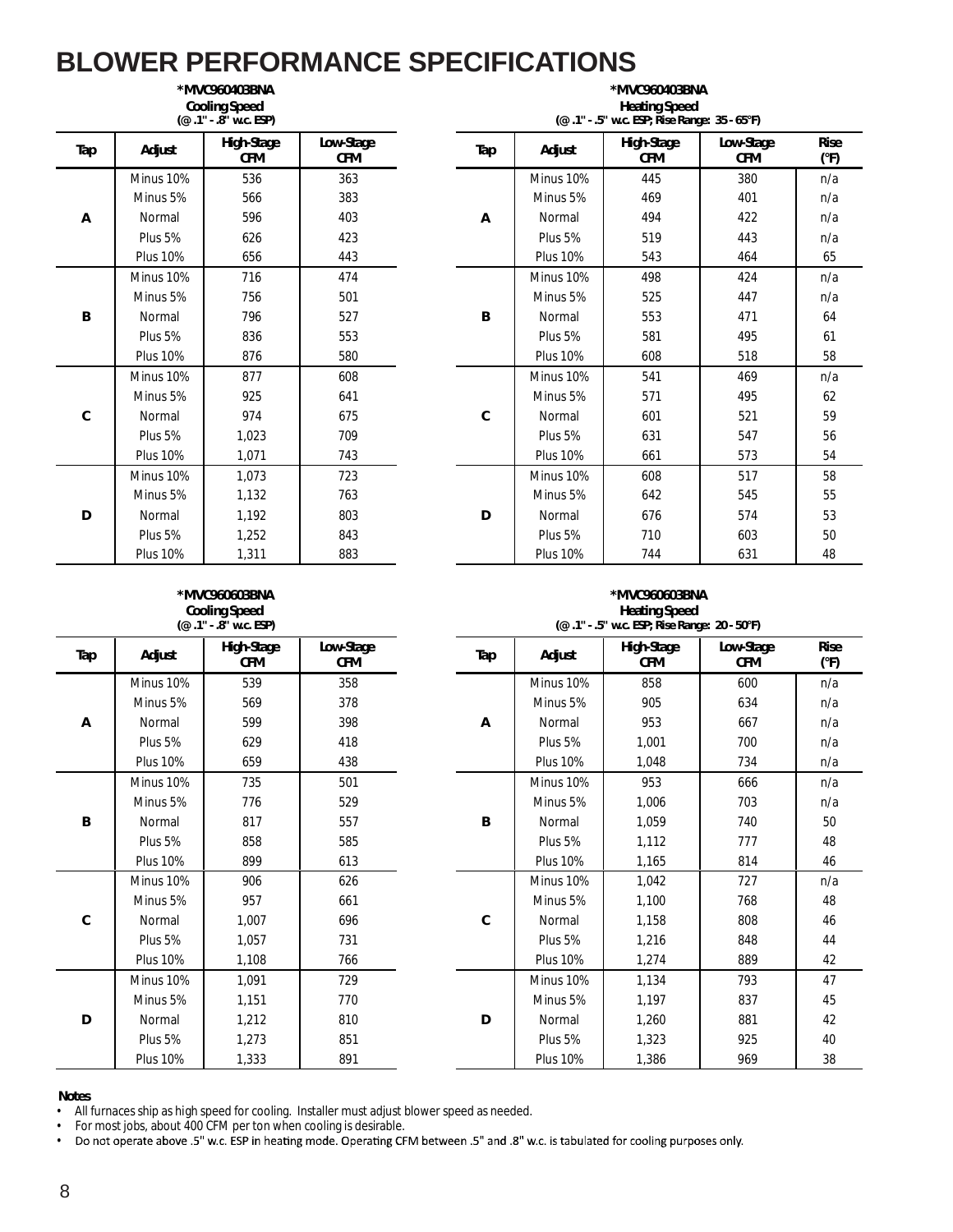| *MVC960803BNA<br><b>Cooling Speed</b><br>(@.1" - .8" w.c. ESP) |                 |                          |                         |  |  |  |  |
|----------------------------------------------------------------|-----------------|--------------------------|-------------------------|--|--|--|--|
| Tap                                                            | Adjust          | High-Stage<br><b>CFM</b> | Low-Stage<br><b>CFM</b> |  |  |  |  |
|                                                                | Minus 10%       | 566                      | 363                     |  |  |  |  |
|                                                                | Minus 5%        | 598                      | 383                     |  |  |  |  |
| А                                                              | Normal          | 629                      | 403                     |  |  |  |  |
|                                                                | Plus 5%         | 660                      | 423                     |  |  |  |  |
|                                                                | <b>Plus 10%</b> | 692                      | 443                     |  |  |  |  |
|                                                                | Minus 10%       | 725                      | 486                     |  |  |  |  |
|                                                                | Minus 5%        | 766                      | 513                     |  |  |  |  |
| B                                                              | Normal          | 806                      | 540                     |  |  |  |  |
|                                                                | Plus 5%         | 846                      | 567                     |  |  |  |  |
|                                                                | <b>Plus 10%</b> | 887                      | 594                     |  |  |  |  |
|                                                                | Minus 10%       | 921                      | 635                     |  |  |  |  |
|                                                                | Minus 5%        | 972                      | 670                     |  |  |  |  |
| C                                                              | Normal          | 1,023                    | 705                     |  |  |  |  |
|                                                                | Plus 5%         | 1.074                    | 740                     |  |  |  |  |
|                                                                | <b>Plus 10%</b> | 1,125                    | 776                     |  |  |  |  |
|                                                                | Minus 10%       | 1,107                    | 737                     |  |  |  |  |
|                                                                | Minus 5%        | 1,169                    | 778                     |  |  |  |  |
| D                                                              | Normal          | 1,230                    | 819                     |  |  |  |  |
|                                                                | Plus 5%         | 1,292                    | 860                     |  |  |  |  |
|                                                                | <b>Plus 10%</b> | 1,353                    | 901                     |  |  |  |  |

|                 | *MVC960803BNA<br><b>Cooling Speed</b><br>(@.1" - .8" w.c. ESP) |                         |  | *MVC960803BNA<br><b>Heating Speed</b><br>(@ .1" - .5" w.c. ESP; Rise Range: 35 - 65°F) |                 |                          |                         |                     |  |  |  |
|-----------------|----------------------------------------------------------------|-------------------------|--|----------------------------------------------------------------------------------------|-----------------|--------------------------|-------------------------|---------------------|--|--|--|
| Adjust          | High-Stage<br><b>CFM</b>                                       | Low-Stage<br><b>CFM</b> |  | Tap                                                                                    | Adjust          | High-Stage<br><b>CFM</b> | Low-Stage<br><b>CFM</b> | <b>Rise</b><br>(°F) |  |  |  |
| Minus 10%       | 566                                                            | 363                     |  |                                                                                        | Minus 10%       | 1,082                    | 770                     | n/a                 |  |  |  |
| Minus 5%        | 598                                                            | 383                     |  |                                                                                        | Minus 5%        | 1,142                    | 812                     | 62                  |  |  |  |
| Normal          | 629                                                            | 403                     |  | Α                                                                                      | Normal          | 1,202                    | 855                     | 59                  |  |  |  |
| Plus 5%         | 660                                                            | 423                     |  |                                                                                        | Plus 5%         | 1,262                    | 898                     | 56                  |  |  |  |
| <b>Plus 10%</b> | 692                                                            | 443                     |  |                                                                                        | <b>Plus 10%</b> | 1,322                    | 941                     | 54                  |  |  |  |
| Minus 10%       | 725                                                            | 486                     |  |                                                                                        | Minus 10%       | 1,184                    | 831                     | 60                  |  |  |  |
| Minus 5%        | 766                                                            | 513                     |  |                                                                                        | Minus 5%        | 1,250                    | 877                     | 57                  |  |  |  |
| Normal          | 806                                                            | 540                     |  | B                                                                                      | Normal          | 1,316                    | 923                     | 54                  |  |  |  |
| Plus 5%         | 846                                                            | 567                     |  |                                                                                        | Plus 5%         | 1,382                    | 969                     | 51                  |  |  |  |
| <b>Plus 10%</b> | 887                                                            | 594                     |  |                                                                                        | <b>Plus 10%</b> | 1,448                    | 1,015                   | 49                  |  |  |  |
| Minus 10%       | 921                                                            | 635                     |  |                                                                                        | Minus 10%       | 1,250                    | 930                     | 57                  |  |  |  |
| Minus 5%        | 972                                                            | 670                     |  |                                                                                        | Minus 5%        | 1,320                    | 981                     | 54                  |  |  |  |
| Normal          | 1,023                                                          | 705                     |  | C                                                                                      | Normal          | 1,389                    | 1,033                   | 51                  |  |  |  |
| Plus 5%         | 1.074                                                          | 740                     |  |                                                                                        | Plus 5%         | 1,458                    | 1,085                   | 49                  |  |  |  |
| <b>Plus 10%</b> | 1.125                                                          | 776                     |  |                                                                                        | <b>Plus 10%</b> | 1,528                    | 1,136                   | 47                  |  |  |  |
| Minus 10%       | 1,107                                                          | 737                     |  |                                                                                        | Minus 10%       | 1,256                    | 957                     | 57                  |  |  |  |
| Minus 5%        | 1,169                                                          | 778                     |  |                                                                                        | Minus 5%        | 1,326                    | 1,010                   | 54                  |  |  |  |
| Normal          | 1,230                                                          | 819                     |  | D                                                                                      | Normal          | 1,396                    | 1,063                   | 51                  |  |  |  |
| Plus 5%         | 1,292                                                          | 860                     |  |                                                                                        | Plus 5%         | 1,466                    | 1,116                   | 49                  |  |  |  |
| <b>Plus 10%</b> | 1,353                                                          | 901                     |  |                                                                                        | <b>Plus 10%</b> | 1,536                    | 1,169                   | 46                  |  |  |  |

### **\*MVC960804CNA Cooling Speed**

| (@.1" - .8" w.c. ESP)<br>High-Stage<br>Low-Stage<br>Tap<br>Adjust<br><b>CFM</b><br><b>CFM</b><br>Minus 10%<br>710<br>462<br>Minus 5%<br>750<br>487<br>Normal<br>789<br>513<br>А<br>Plus 5%<br>828<br>539<br><b>Plus 10%</b><br>868<br>564<br>Minus 10%<br>594<br>870<br>Minus 5%<br>919<br>627<br>Normal<br>B<br>967<br>660<br>Plus 5%<br>1,015<br>693<br><b>Plus 10%</b><br>1,064<br>726<br>Minus 10%<br>1,064<br>712<br>Minus 5%<br>1,123<br>751<br>C<br>Normal<br>791<br>1,182<br>Plus 5%<br>831<br>1,241<br><b>Plus 10%</b><br>1,300<br>870<br>Minus 10%<br>1,238<br>822<br>Minus 5%<br>1,306<br>867<br>D<br>Normal<br>913<br>1,375 |                 |       |       |  |
|-----------------------------------------------------------------------------------------------------------------------------------------------------------------------------------------------------------------------------------------------------------------------------------------------------------------------------------------------------------------------------------------------------------------------------------------------------------------------------------------------------------------------------------------------------------------------------------------------------------------------------------------|-----------------|-------|-------|--|
|                                                                                                                                                                                                                                                                                                                                                                                                                                                                                                                                                                                                                                         |                 |       |       |  |
|                                                                                                                                                                                                                                                                                                                                                                                                                                                                                                                                                                                                                                         |                 |       |       |  |
|                                                                                                                                                                                                                                                                                                                                                                                                                                                                                                                                                                                                                                         |                 |       |       |  |
|                                                                                                                                                                                                                                                                                                                                                                                                                                                                                                                                                                                                                                         |                 |       |       |  |
|                                                                                                                                                                                                                                                                                                                                                                                                                                                                                                                                                                                                                                         |                 |       |       |  |
|                                                                                                                                                                                                                                                                                                                                                                                                                                                                                                                                                                                                                                         |                 |       |       |  |
|                                                                                                                                                                                                                                                                                                                                                                                                                                                                                                                                                                                                                                         |                 |       |       |  |
|                                                                                                                                                                                                                                                                                                                                                                                                                                                                                                                                                                                                                                         |                 |       |       |  |
|                                                                                                                                                                                                                                                                                                                                                                                                                                                                                                                                                                                                                                         |                 |       |       |  |
|                                                                                                                                                                                                                                                                                                                                                                                                                                                                                                                                                                                                                                         |                 |       |       |  |
|                                                                                                                                                                                                                                                                                                                                                                                                                                                                                                                                                                                                                                         |                 |       |       |  |
|                                                                                                                                                                                                                                                                                                                                                                                                                                                                                                                                                                                                                                         |                 |       |       |  |
|                                                                                                                                                                                                                                                                                                                                                                                                                                                                                                                                                                                                                                         |                 |       |       |  |
|                                                                                                                                                                                                                                                                                                                                                                                                                                                                                                                                                                                                                                         |                 |       |       |  |
|                                                                                                                                                                                                                                                                                                                                                                                                                                                                                                                                                                                                                                         |                 |       |       |  |
|                                                                                                                                                                                                                                                                                                                                                                                                                                                                                                                                                                                                                                         |                 |       |       |  |
|                                                                                                                                                                                                                                                                                                                                                                                                                                                                                                                                                                                                                                         |                 |       |       |  |
|                                                                                                                                                                                                                                                                                                                                                                                                                                                                                                                                                                                                                                         |                 |       |       |  |
|                                                                                                                                                                                                                                                                                                                                                                                                                                                                                                                                                                                                                                         |                 |       |       |  |
|                                                                                                                                                                                                                                                                                                                                                                                                                                                                                                                                                                                                                                         | Plus 5%         | 1.444 | 959   |  |
|                                                                                                                                                                                                                                                                                                                                                                                                                                                                                                                                                                                                                                         | <b>Plus 10%</b> | 1,513 | 1,004 |  |

### **\*MVC960804CNA Heating Speed**

|                 | $(\omega$ .1" - .8" w.c. ESP) |                         |     |                 | (@ .1" - .5" w.c. ESP; Rise Range: 25 - 55°F) |                         |                              |
|-----------------|-------------------------------|-------------------------|-----|-----------------|-----------------------------------------------|-------------------------|------------------------------|
| Adjust          | High-Stage<br><b>CFM</b>      | Low-Stage<br><b>CFM</b> | Tap | Adjust          | High-Stage<br><b>CFM</b>                      | Low-Stage<br><b>CFM</b> | <b>Rise</b><br>$(^{\circ}F)$ |
| Minus 10%       | 710                           | 462                     |     | Minus 10%       | 1,082                                         | 780                     | n/a                          |
| Minus 5%        | 750                           | 487                     |     | Minus 5%        | 1,142                                         | 824                     | n/a                          |
| Normal          | 789                           | 513                     | Α   | Normal          | 1,202                                         | 867                     | n/a                          |
| Plus 5%         | 828                           | 539                     |     | Plus 5%         | 1,262                                         | 910                     | n/a                          |
| <b>Plus 10%</b> | 868                           | 564                     |     | <b>Plus 10%</b> | 1,322                                         | 954                     | 54                           |
| Minus 10%       | 870                           | 594                     |     | Minus 10%       | 1,184                                         | 845                     | n/a                          |
| Minus 5%        | 919                           | 627                     |     | Minus 5%        | 1,250                                         | 892                     | n/a                          |
| Normal          | 967                           | 660                     | B   | Normal          | 1,316                                         | 939                     | 54                           |
| Plus 5%         | 1,015                         | 693                     |     | Plus 5%         | 1,382                                         | 986                     | 51                           |
| <b>Plus 10%</b> | 1.064                         | 726                     |     | <b>Plus 10%</b> | 1,448                                         | 1,033                   | 49                           |
| Minus 10%       | 1,064                         | 712                     |     | Minus 10%       | 1,250                                         | 914                     | n/a                          |
| Minus 5%        | 1,123                         | 751                     |     | Minus 5%        | 1,320                                         | 965                     | 54                           |
| Normal          | 1,182                         | 791                     | C   | Normal          | 1,389                                         | 1,016                   | 51                           |
| Plus 5%         | 1,241                         | 831                     |     | Plus 5%         | 1,458                                         | 1,067                   | 49                           |
| <b>Plus 10%</b> | 1,300                         | 870                     |     | <b>Plus 10%</b> | 1,528                                         | 1,118                   | 47                           |
| Minus 10%       | 1,238                         | 822                     |     | Minus 10%       | 1,256                                         | 969                     | n/a                          |
| Minus 5%        | 1,306                         | 867                     |     | Minus 5%        | 1,326                                         | 1,023                   | 54                           |
| Normal          | 1,375                         | 913                     | D   | Normal          | 1,396                                         | 1,077                   | 51                           |
| Plus 5%         | 1,444                         | 959                     |     | Plus 5%         | 1,466                                         | 1,131                   | 49                           |
| <b>Plus 10%</b> | 1,513                         | 1,004                   |     | <b>Plus 10%</b> | 1,536                                         | 1,185                   | 46                           |

#### **Notes**

• All furnaces ship as high speed for cooling. Installer must adjust blower speed as needed.

• For most jobs, about 400 CFM per ton when cooling is desirable.

• Do not operate above .5" w.c. ESP in heating mode. Operating CFM between .5" and .8" w.c. is tabulated for cooling purposes only.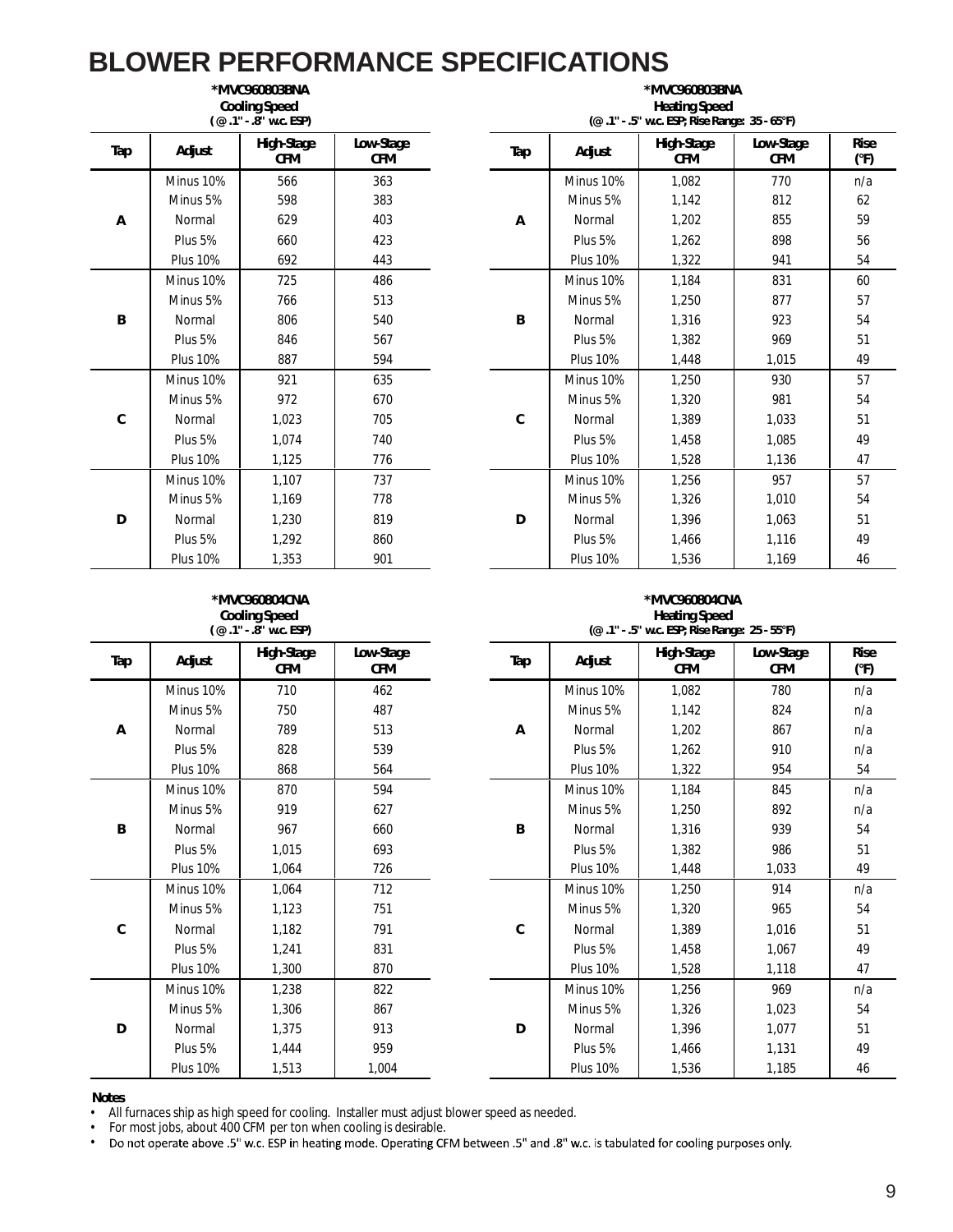|     |                 | *MVC961005CNA<br><b>Cooling Speed</b><br>(@.1" - .8" w.c. ESP) |                         |
|-----|-----------------|----------------------------------------------------------------|-------------------------|
| Tap | Adjust          | High-Stage<br><b>CFM</b>                                       | Low-Stage<br><b>CFM</b> |
|     | Minus 10%       | 738                                                            | 508                     |
|     | Minus 5%        | 779                                                            | 536                     |
| Α   | Normal          | 820                                                            | 564                     |
|     | Plus 5%         | 861                                                            | 592                     |
|     | <b>Plus 10%</b> | 902                                                            | 620                     |
|     | Minus 10%       | 1,020                                                          | 706                     |
|     | Minus 5%        | 1,076                                                          | 745                     |
| B   | Normal          | 1,133                                                          | 784                     |
|     | Plus 5%         | 1,190                                                          | 823                     |
|     | <b>Plus 10%</b> | 1,246                                                          | 862                     |
|     | Minus 10%       | 1.318                                                          | 884                     |
|     | Minus 5%        | 1,391                                                          | 933                     |
| C   | Normal          | 1,464                                                          | 982                     |
|     | Plus 5%         | 1,537                                                          | 1,031                   |
|     | <b>Plus 10%</b> | 1,610                                                          | 1,080                   |
|     | Minus 10%       | 1,562                                                          | 1,133                   |
|     | Minus 5%        | 1,649                                                          | 1,196                   |
| D   | Normal          | 1,736                                                          | 1,259                   |
|     | Plus 5%         | 1,823                                                          | 1,322                   |
|     | <b>Plus 10%</b> | 1,910                                                          | 1,385                   |

|                 | <b>Cooling Speed</b><br>(@.1" - .8" w.c. ESP) |                         |     |                 | <b>Heating Speed</b><br>(@ .1" - .5" w.c. ESP; Rise Range: 35 - 65°F) |                         |                     |  |
|-----------------|-----------------------------------------------|-------------------------|-----|-----------------|-----------------------------------------------------------------------|-------------------------|---------------------|--|
| Adjust          | High-Stage<br><b>CFM</b>                      | Low-Stage<br><b>CFM</b> | Tap | Adjust          | High-Stage<br><b>CFM</b>                                              | Low-Stage<br><b>CFM</b> | <b>Rise</b><br>(°F) |  |
| Minus 10%       | 738                                           | 508                     |     | Minus 10%       | 1,636                                                                 | 1,130                   | 54                  |  |
| Minus 5%        | 779                                           | 536                     |     | Minus 5%        | 1,727                                                                 | 1,193                   | 51                  |  |
| Normal          | 820                                           | 564                     | Α   | Normal          | 1,818                                                                 | 1,256                   | 49                  |  |
| Plus 5%         | 861                                           | 592                     |     | Plus 5%         | 1,909                                                                 | 1,319                   | 47                  |  |
| <b>Plus 10%</b> | 902                                           | 620                     |     | <b>Plus 10%</b> | 2,000                                                                 | 1,382                   | 44                  |  |
| Minus 10%       | 1,020                                         | 706                     |     | Minus 10%       | 1,683                                                                 | 1,163                   | 53                  |  |
| Minus 5%        | 1,076                                         | 745                     |     | Minus 5%        | 1,777                                                                 | 1,227                   | 50                  |  |
| Normal          | 1,133                                         | 784                     | B   | Normal          | 1,870                                                                 | 1,292                   | 48                  |  |
| Plus 5%         | 1,190                                         | 823                     |     | Plus 5%         | 1,964                                                                 | 1,357                   | 45                  |  |
| <b>Plus 10%</b> | 1,246                                         | 862                     |     | <b>Plus 10%</b> | 2,057                                                                 | 1,421                   | 43                  |  |
| Minus 10%       | 1,318                                         | 884                     |     | Minus 10%       | 1,719                                                                 | 1,184                   | 52                  |  |
| Minus 5%        | 1.391                                         | 933                     |     | Minus 5%        | 1,815                                                                 | 1,250                   | 49                  |  |
| Normal          | 1,464                                         | 982                     | C   | Normal          | 1,910                                                                 | 1,316                   | 47                  |  |
| Plus 5%         | 1,537                                         | 1,031                   |     | Plus 5%         | 2,006                                                                 | 1,382                   | 44                  |  |
| <b>Plus 10%</b> | 1.610                                         | 1.080                   |     | <b>Plus 10%</b> | 2,101                                                                 | 1,448                   | 42                  |  |
| Minus 10%       | 1,562                                         | 1,133                   |     | Minus 10%       | 1,761                                                                 | 1,222                   | 50                  |  |
| Minus 5%        | 1,649                                         | 1,196                   |     | Minus 5%        | 1,859                                                                 | 1,290                   | 48                  |  |
| Normal          | 1,736                                         | 1,259                   | D   | Normal          | 1,957                                                                 | 1,358                   | 45                  |  |
| Plus 5%         | 1,823                                         | 1,322                   |     | Plus 5%         | 2,055                                                                 | 1,426                   | 43                  |  |
| <b>Plus 10%</b> | 1,910                                         | 1,385                   |     | <b>Plus 10%</b> | 2,153                                                                 | 1,494                   | 41                  |  |

**\*MVC961005CNA**

### **\*MVC961205DNA Cooling Speed**

|     |                 | (@.1" - .8" w.c. ESP)    |                         |  |
|-----|-----------------|--------------------------|-------------------------|--|
| Tap | Adjust          | High-Stage<br><b>CFM</b> | Low-Stage<br><b>CFM</b> |  |
|     | Minus 10%       | 780                      | 492                     |  |
|     | Minus 5%        | 824                      | 520                     |  |
| А   | Normal          | 867                      | 547                     |  |
|     | Plus 5%         | 910                      | 574                     |  |
|     | <b>Plus 10%</b> | 954                      | 602                     |  |
|     | Minus 10%       | 1,044                    | 748                     |  |
|     | Minus 5%        | 1,102                    | 789                     |  |
| В   | Normal          | 1,160                    | 831                     |  |
|     | Plus 5%         | 1,218                    | 873                     |  |
|     | <b>Plus 10%</b> | 1,276                    | 914                     |  |
|     | Minus 10%       | 1,320                    | 918                     |  |
|     | Minus 5%        | 1,394                    | 969                     |  |
| C   | Normal          | 1,467                    | 1,020                   |  |
|     | Plus 5%         | 1,540                    | 1,071                   |  |
|     | <b>Plus 10%</b> | 1,614                    | 1,122                   |  |
|     | Minus 10%       | 1,719                    | 1,150                   |  |
|     | Minus 5%        | 1,815                    | 1,214                   |  |
| D   | Normal          | 1,910                    | 1,278                   |  |
|     | Plus 5%         | 2,006                    | 1,342                   |  |
|     | <b>Plus 10%</b> | 2,101                    | 1,406                   |  |

### **\*MVC961205DNA Heating Speed**

|                 | $(\omega$ .1" - .8" w.c. ESP) |                  |     |                 | (@ .1" - .5" w.c. ESP; Rise Range: 35 - 65°F) |                         |                     |
|-----------------|-------------------------------|------------------|-----|-----------------|-----------------------------------------------|-------------------------|---------------------|
| Adjust          | High-Stage<br><b>CFM</b>      | Low-Stage<br>CFM | Tap | Adjust          | High-Stage<br><b>CFM</b>                      | Low-Stage<br><b>CFM</b> | <b>Rise</b><br>(°F) |
| Minus 10%       | 780                           | 492              |     | Minus 10%       | 1,702                                         | 1.196                   | 63                  |
| Minus 5%        | 824                           | 520              |     | Minus 5%        | 1,796                                         | 1,263                   | 59                  |
| Normal          | 867                           | 547              | Α   | Normal          | 1,891                                         | 1,329                   | 56                  |
| Plus 5%         | 910                           | 574              |     | Plus 5%         | 1,986                                         | 1,395                   | 54                  |
| <b>Plus 10%</b> | 954                           | 602              |     | <b>Plus 10%</b> | 2,080                                         | 1,462                   | 51                  |
| Minus 10%       | 1,044                         | 748              |     | Minus 10%       | 1,746                                         | 1,226                   | 61                  |
| Minus 5%        | 1,102                         | 789              |     | Minus 5%        | 1,843                                         | 1,294                   | 58                  |
| Normal          | 1,160                         | 831              | B   | Normal          | 1,940                                         | 1,362                   | 55                  |
| Plus 5%         | 1,218                         | 873              |     | Plus 5%         | 2,037                                         | 1,430                   | 52                  |
| <b>Plus 10%</b> | 1,276                         | 914              |     | <b>Plus 10%</b> | 2,134                                         | 1,498                   | 50                  |
| Minus 10%       | 1,320                         | 918              |     | Minus 10%       | 1,771                                         | 1,251                   | 60                  |
| Minus 5%        | 1,394                         | 969              |     | Minus 5%        | 1,870                                         | 1,321                   | 57                  |
| Normal          | 1,467                         | 1,020            | C   | Normal          | 1,968                                         | 1,390                   | 54                  |
| Plus 5%         | 1,540                         | 1,071            |     | Plus 5%         | 2,066                                         | 1,460                   | 52                  |
| <b>Plus 10%</b> | 1,614                         | 1,122            |     | <b>Plus 10%</b> | 2,165                                         | 1,529                   | 49                  |
| Minus 10%       | 1,719                         | 1,150            |     | Minus 10%       | 1,825                                         | 1,296                   | 58                  |
| Minus 5%        | 1,815                         | 1,214            |     | Minus 5%        | 1,927                                         | 1,368                   | 55                  |
| Normal          | 1,910                         | 1,278            | D   | Normal          | 2,028                                         | 1,440                   | 53                  |
| Plus 5%         | 2,006                         | 1,342            |     | Plus 5%         | 2,129                                         | 1,512                   | 50                  |
| <b>Plus 10%</b> | 2,101                         | 1,406            |     | <b>Plus 10%</b> | 2,231                                         | 1,584                   | 48                  |

### **Notes**

• All furnaces ship as high speed for cooling. Installer must adjust blower speed as needed.

• For most jobs, about 400 CFM per ton when cooling is desirable.

•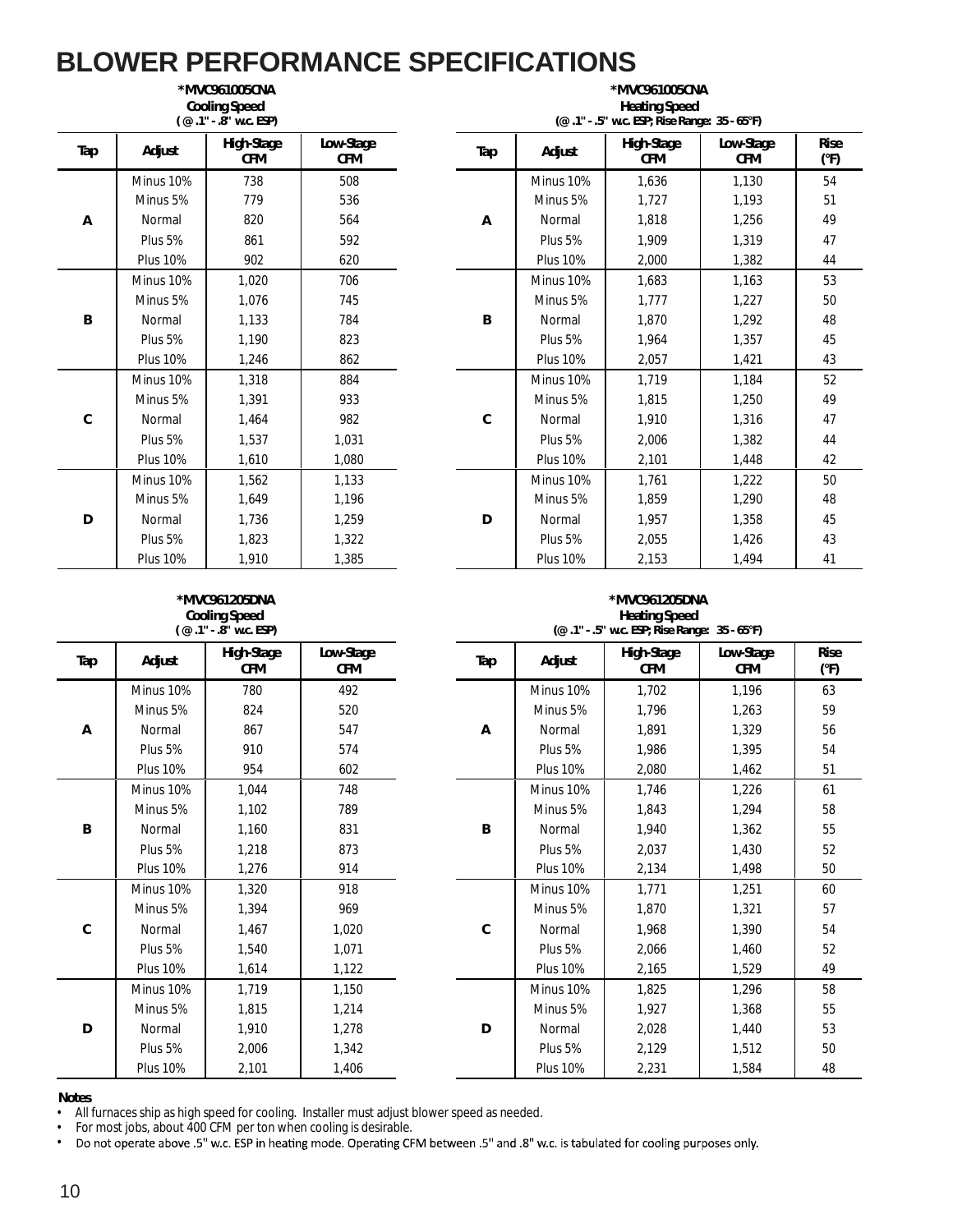|     | *CVC960403BNA<br><b>Cooling Speeds</b><br>(@.1" - .8" w.c. ESP) |                          |                         |  |  |  |  |  |
|-----|-----------------------------------------------------------------|--------------------------|-------------------------|--|--|--|--|--|
| Tap | Adjust                                                          | High-Stage<br><b>CFM</b> | Low-Stage<br><b>CFM</b> |  |  |  |  |  |
|     | Minus 10%                                                       | 590                      | 404                     |  |  |  |  |  |
|     | Minus 5%                                                        | 622                      | 427                     |  |  |  |  |  |
| Α   | Normal                                                          | 655                      | 449                     |  |  |  |  |  |
|     | Plus 5%                                                         | 688                      | 471                     |  |  |  |  |  |
|     | <b>Plus 10%</b>                                                 | 721                      | 494                     |  |  |  |  |  |
|     | Minus 10%                                                       | 726                      | 512                     |  |  |  |  |  |
|     | Minus 5%                                                        | 767                      | 541                     |  |  |  |  |  |
| B   | Normal                                                          | 807                      | 569                     |  |  |  |  |  |
|     | Plus 5%                                                         | 847                      | 597                     |  |  |  |  |  |
|     | <b>Plus 10%</b>                                                 | 888                      | 626                     |  |  |  |  |  |
|     | Minus 10%                                                       | 898                      | 644                     |  |  |  |  |  |
|     | Minus 5%                                                        | 948                      | 680                     |  |  |  |  |  |
| C   | Normal                                                          | 998                      | 716                     |  |  |  |  |  |
|     | Plus 5%                                                         | 1,048                    | 752                     |  |  |  |  |  |
|     | <b>Plus 10%</b>                                                 | 1.098                    | 788                     |  |  |  |  |  |
|     | Minus 10%                                                       | 1,086                    | 769                     |  |  |  |  |  |
|     | Minus 5%                                                        | 1,147                    | 811                     |  |  |  |  |  |
| D   | Normal                                                          | 1,207                    | 854                     |  |  |  |  |  |
|     | Plus 5%                                                         | 1,267                    | 897                     |  |  |  |  |  |
|     | <b>Plus 10%</b>                                                 | 1,328                    | 939                     |  |  |  |  |  |

| *CVC960403BNA<br><b>Cooling Speeds</b><br>(@.1" - .8" w.c. ESP) |                          |                         | *CVC960403BNA<br><b>Heating Speed</b><br>(@.1" - .5" w.c. ESP; Rise Range: 20 - 50°F) |                 |                          |                         |                     |  |  |
|-----------------------------------------------------------------|--------------------------|-------------------------|---------------------------------------------------------------------------------------|-----------------|--------------------------|-------------------------|---------------------|--|--|
| Adjust                                                          | High-Stage<br><b>CFM</b> | Low-Stage<br><b>CFM</b> | Tap                                                                                   | Adjust          | High-Stage<br><b>CFM</b> | Low-Stage<br><b>CFM</b> | <b>Rise</b><br>(°F) |  |  |
| Minus 10%                                                       | 590                      | 404                     |                                                                                       | Minus 10%       | 861                      | 614                     | 41                  |  |  |
| Minus 5%                                                        | 622                      | 427                     |                                                                                       | Minus 5%        | 909                      | 648                     | 39                  |  |  |
| Normal                                                          | 655                      | 449                     | A                                                                                     | Normal          | 957                      | 682                     | 37                  |  |  |
| Plus 5%                                                         | 688                      | 471                     |                                                                                       | Plus 5%         | 1,005                    | 716                     | 35                  |  |  |
| <b>Plus 10%</b>                                                 | 721                      | 494                     |                                                                                       | <b>Plus 10%</b> | 1,053                    | 750                     | 34                  |  |  |
| Minus 10%                                                       | 726                      | 512                     |                                                                                       | Minus 10%       | 953                      | 675                     | 37                  |  |  |
| Minus 5%                                                        | 767                      | 541                     |                                                                                       | Minus 5%        | 1,006                    | 713                     | 35                  |  |  |
| Normal                                                          | 807                      | 569                     | B                                                                                     | Normal          | 1,059                    | 750                     | 34                  |  |  |
| Plus 5%                                                         | 847                      | 597                     |                                                                                       | Plus 5%         | 1,112                    | 788                     | 32                  |  |  |
| <b>Plus 10%</b>                                                 | 888                      | 626                     |                                                                                       | <b>Plus 10%</b> | 1,165                    | 825                     | 31                  |  |  |
| Minus 10%                                                       | 898                      | 644                     |                                                                                       | Minus 10%       | 1,040                    | 738                     | 34                  |  |  |
| Minus 5%                                                        | 948                      | 680                     |                                                                                       | Minus 5%        | 1,097                    | 779                     | 32                  |  |  |
| Normal                                                          | 998                      | 716                     | C                                                                                     | Normal          | 1,155                    | 820                     | 31                  |  |  |
| Plus 5%                                                         | 1.048                    | 752                     |                                                                                       | Plus 5%         | 1,213                    | 861                     | 29                  |  |  |
| <b>Plus 10%</b>                                                 | 1,098                    | 788                     |                                                                                       | <b>Plus 10%</b> | 1,271                    | 902                     | 28                  |  |  |
| Minus 10%                                                       | 1,086                    | 769                     |                                                                                       | Minus 10%       | 1,126                    | 799                     | 32                  |  |  |
| Minus 5%                                                        | 1,147                    | 811                     |                                                                                       | Minus 5%        | 1,188                    | 844                     | 30                  |  |  |
| Normal                                                          | 1,207                    | 854                     | D                                                                                     | Normal          | 1,251                    | 888                     | 28                  |  |  |
| Plus 5%                                                         | 1,267                    | 897                     |                                                                                       | Plus 5%         | 1,314                    | 932                     | 27                  |  |  |
| <b>Plus 10%</b>                                                 | 1,328                    | 939                     |                                                                                       | <b>Plus 10%</b> | 1,376                    | 977                     | 26                  |  |  |

#### **\*CVC960603BNA Cooling Speeds ( @ .1" - .8" w.c. ESP)**

|     |                                                                                                                                                                                                                           | / 97.U. C. T. 99 ) ، U. C. L. P |                         |  |
|-----|---------------------------------------------------------------------------------------------------------------------------------------------------------------------------------------------------------------------------|---------------------------------|-------------------------|--|
| Tap | Adjust                                                                                                                                                                                                                    | High-Stage<br><b>CFM</b>        | Low-Stage<br><b>CFM</b> |  |
|     | Minus 10%                                                                                                                                                                                                                 | 590                             | 390                     |  |
|     | Minus 5%                                                                                                                                                                                                                  | 623                             | 411                     |  |
| А   | Normal                                                                                                                                                                                                                    | 656                             | 433                     |  |
|     | Plus 5%                                                                                                                                                                                                                   | 689                             | 455                     |  |
|     | <b>Plus 10%</b><br>Minus 10%<br>Minus 5%<br>Normal<br><b>Plus 5%</b><br><b>Plus 10%</b><br>Minus 10%<br>Minus 5%<br>Normal<br>Plus 5%<br><b>Plus 10%</b><br>Minus 10%<br>Minus 5%<br>Normal<br>Plus 5%<br><b>Plus 10%</b> | 722                             | 476                     |  |
|     |                                                                                                                                                                                                                           | 711                             | 487                     |  |
|     |                                                                                                                                                                                                                           | 751                             | 514                     |  |
| B   |                                                                                                                                                                                                                           | 790                             | 541                     |  |
|     |                                                                                                                                                                                                                           | 830                             | 568                     |  |
|     |                                                                                                                                                                                                                           | 869                             | 595                     |  |
|     |                                                                                                                                                                                                                           | 875                             | 617                     |  |
|     |                                                                                                                                                                                                                           | 923                             | 652                     |  |
| C   |                                                                                                                                                                                                                           | 972                             | 686                     |  |
|     |                                                                                                                                                                                                                           | 1,021                           | 720                     |  |
|     |                                                                                                                                                                                                                           | 1,069                           | 755                     |  |
|     |                                                                                                                                                                                                                           | 1,076                           | 725                     |  |
|     |                                                                                                                                                                                                                           | 1,135                           | 766                     |  |
| D   |                                                                                                                                                                                                                           | 1,195                           | 806                     |  |
|     |                                                                                                                                                                                                                           | 1,255                           | 846                     |  |
|     |                                                                                                                                                                                                                           | 1,315                           | 887                     |  |

#### **\*CVC960603BNA Heating Speed (@ .1" - .5" w.c. ESP; Rise Range: 35 - 65°F)**

| $\sim\cdot\cdot$ |                          |                         |            |                 | $\frac{1}{2}$ w.c. Let $\frac{1}{2}$ muscle narring $\frac{1}{2}$ . So $\frac{1}{2}$ |                         |             |
|------------------|--------------------------|-------------------------|------------|-----------------|--------------------------------------------------------------------------------------|-------------------------|-------------|
| Adjust           | High-Stage<br><b>CFM</b> | Low-Stage<br><b>CFM</b> | <b>Tap</b> | Adjust          | High-Stage<br><b>CFM</b>                                                             | Low-Stage<br><b>CFM</b> | <b>Rise</b> |
| Minus 10%        | 590                      | 390                     |            | Minus 10%       | 844                                                                                  | 618                     | 63          |
| Minus 5%         | 623                      | 411                     |            | Minus 5%        | 891                                                                                  | 653                     | 60          |
| Normal           | 656                      | 433                     | Α          | Normal          | 938                                                                                  | 687                     | 57          |
| Plus 5%          | 689                      | 455                     |            | Plus 5%         | 985                                                                                  | 721                     | 54          |
| <b>Plus 10%</b>  | 722                      | 476                     |            | <b>Plus 10%</b> | 1,032                                                                                | 756                     | 52          |
| Minus 10%        | 711                      | 487                     |            | Minus 10%       | 855                                                                                  | 676                     | 62          |
| Minus 5%         | 751                      | 514                     |            | Minus 5%        | 903                                                                                  | 713                     | 59          |
| Normal           | 790                      | 541                     | B          | Normal          | 950                                                                                  | 751                     | 56          |
| Plus 5%          | 830                      | 568                     |            | Plus 5%         | 998                                                                                  | 789                     | 53          |
| <b>Plus 10%</b>  | 869                      | 595                     |            | <b>Plus 10%</b> | 1,045                                                                                | 826                     | 51          |
| Minus 10%        | 875                      | 617                     |            | Minus 10%       | 887                                                                                  | 733                     | 60          |
| Minus 5%         | 923                      | 652                     |            | Minus 5%        | 937                                                                                  | 773                     | 57          |
| Normal           | 972                      | 686                     | C          | Normal          | 986                                                                                  | 814                     | 54          |
| Plus 5%          | 1,021                    | 720                     |            | Plus 5%         | 1,035                                                                                | 855                     | 52          |
| <b>Plus 10%</b>  | 1,069                    | 755                     |            | <b>Plus 10%</b> | 1,085                                                                                | 895                     | 49          |
| Minus 10%        | 1,076                    | 725                     |            | Minus 10%       | 893                                                                                  | 787                     | 60          |
| Minus 5%         | 1,135                    | 766                     |            | Minus 5%        | 942                                                                                  | 830                     | 57          |
| Normal           | 1,195                    | 806                     | D          | Normal          | 992                                                                                  | 874                     | 54          |
| Plus 5%          | 1,255                    | 846                     |            | Plus 5%         | 1,042                                                                                | 918                     | 51          |
| <b>Plus 10%</b>  | 1,315                    | 887                     |            | <b>Plus 10%</b> | 1,091                                                                                | 961                     | 49          |

### **Notes**

• All furnaces ship as high speed for cooling. Installer must adjust blower speed as needed.

• For most jobs, about 400 CFM per ton when cooling is desirable.

• Do not operate above .5" w.c. ESP in heating mode. Operating CFM between .5" and .8" w.c. is tabulated for cooling purposes only.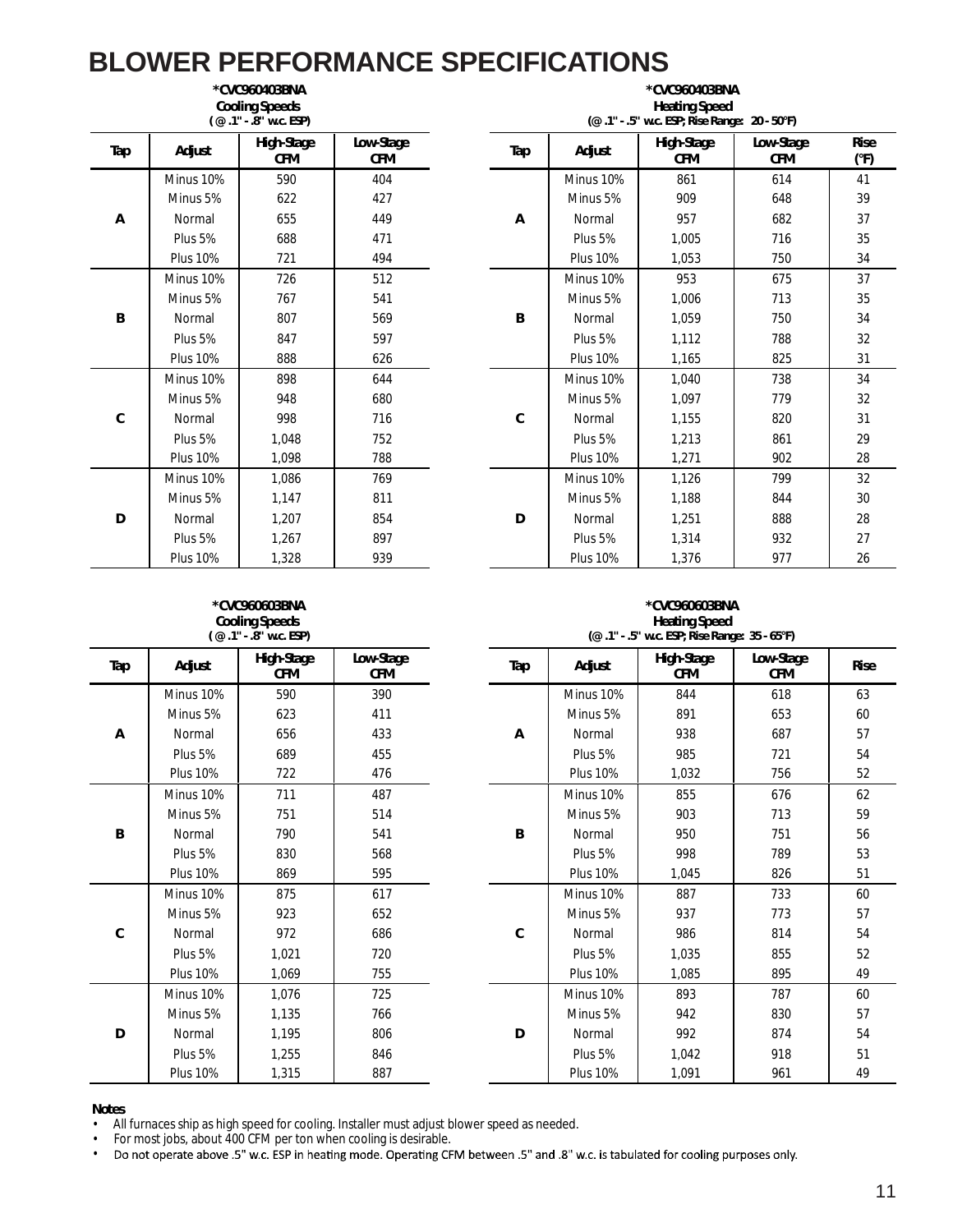|     | *CVC960804CNA<br><b>Cooling Speeds</b><br>(@.1" - .8" w.c. ESP) |                          |                         |  |  |  |  |
|-----|-----------------------------------------------------------------|--------------------------|-------------------------|--|--|--|--|
| Tap | Adjust                                                          | High-Stage<br><b>CFM</b> | Low-Stage<br><b>CFM</b> |  |  |  |  |
|     | Minus 10%                                                       | 753                      | 500                     |  |  |  |  |
|     | Minus 5%                                                        | 795                      | 528                     |  |  |  |  |
| А   | Normal                                                          | 837                      | 556                     |  |  |  |  |
|     | Plus 5%                                                         | 879                      | 584                     |  |  |  |  |
|     | <b>Plus 10%</b>                                                 | 921                      | 612                     |  |  |  |  |
|     | Minus 10%                                                       | 920                      | 643                     |  |  |  |  |
|     | Minus 5%                                                        | 971                      | 678                     |  |  |  |  |
| B   | Normal                                                          | 1,022                    | 714                     |  |  |  |  |
|     | Plus 5%                                                         | 1,073                    | 750                     |  |  |  |  |
|     | <b>Plus 10%</b>                                                 | 1,124                    | 785                     |  |  |  |  |
|     | Minus 10%                                                       | 1,085                    | 754                     |  |  |  |  |
|     | Minus 5%                                                        | 1,146                    | 796                     |  |  |  |  |
| C   | Normal                                                          | 1,206                    | 838                     |  |  |  |  |
|     | Plus 5%                                                         | 1,266                    | 880                     |  |  |  |  |
|     | <b>Plus 10%</b>                                                 | 1,327                    | 922                     |  |  |  |  |
|     | Minus 10%                                                       | 1,328                    | 892                     |  |  |  |  |
|     | Minus 5%                                                        | 1,401                    | 941                     |  |  |  |  |
| D   | Normal                                                          | 1,475                    | 991                     |  |  |  |  |
|     | Plus 5%                                                         | 1,549                    | 1,041                   |  |  |  |  |
|     | <b>Plus 10%</b>                                                 | 1,623                    | 1,090                   |  |  |  |  |

| *CVC960804CNA<br><b>Cooling Speeds</b><br>(@.1" - .8" w.c. ESP) |                          |                         | *CVC960804CNA<br><b>Heating Speed</b><br>(@.1" - .5" w.c. ESP; Rise Range: 45 - 75°F) |                 |                          |                         |             |  |  |
|-----------------------------------------------------------------|--------------------------|-------------------------|---------------------------------------------------------------------------------------|-----------------|--------------------------|-------------------------|-------------|--|--|
| Adjust                                                          | High-Stage<br><b>CFM</b> | Low-Stage<br><b>CFM</b> | Tap                                                                                   | Adjust          | High-Stage<br><b>CFM</b> | Low-Stage<br><b>CFM</b> | <b>Rise</b> |  |  |
| Minus 10%                                                       | 753                      | 500                     |                                                                                       | Minus 10%       | 1,111                    | 800                     | n/a         |  |  |
| Minus 5%                                                        | 795                      | 528                     |                                                                                       | Minus 5%        | 1,172                    | 845                     | n/a         |  |  |
| Normal                                                          | 837                      | 556                     | Α                                                                                     | Normal          | 1,234                    | 889                     | n/a         |  |  |
| Plus 5%                                                         | 879                      | 584                     |                                                                                       | Plus 5%         | 1,296                    | 933                     | 55          |  |  |
| <b>Plus 10%</b>                                                 | 921                      | 612                     |                                                                                       | <b>Plus 10%</b> | 1,357                    | 978                     | 52          |  |  |
| Minus 10%                                                       | 920                      | 643                     |                                                                                       | Minus 10%       | 1,193                    | 850                     | n/a         |  |  |
| Minus 5%                                                        | 971                      | 678                     |                                                                                       | Minus 5%        | 1,259                    | 897                     | n/a         |  |  |
| Normal                                                          | 1,022                    | 714                     | B                                                                                     | Normal          | 1,325                    | 944                     | 54          |  |  |
| Plus 5%                                                         | 1.073                    | 750                     |                                                                                       | Plus 5%         | 1.391                    | 991                     | 51          |  |  |
| <b>Plus 10%</b>                                                 | 1,124                    | 785                     |                                                                                       | <b>Plus 10%</b> | 1,458                    | 1.038                   | 49          |  |  |
| Minus 10%                                                       | 1,085                    | 754                     |                                                                                       | Minus 10%       | 1,298                    | 917                     | 55          |  |  |
| Minus 5%                                                        | 1,146                    | 796                     |                                                                                       | Minus 5%        | 1,370                    | 968                     | 52          |  |  |
| Normal                                                          | 1,206                    | 838                     | C                                                                                     | Normal          | 1,442                    | 1,019                   | 49          |  |  |
| Plus 5%                                                         | 1,266                    | 880                     |                                                                                       | Plus 5%         | 1,514                    | 1.070                   | 47          |  |  |
| <b>Plus 10%</b>                                                 | 1,327                    | 922                     |                                                                                       | <b>Plus 10%</b> | 1,586                    | 1,121                   | 45          |  |  |
| Minus 10%                                                       | 1,328                    | 892                     |                                                                                       | Minus 10%       | 1,375                    | 961                     | 52          |  |  |
| Minus 5%                                                        | 1,401                    | 941                     |                                                                                       | Minus 5%        | 1,452                    | 1,015                   | 49          |  |  |
| Normal                                                          | 1,475                    | 991                     | D                                                                                     | Normal          | 1,528                    | 1,068                   | 47          |  |  |
| Plus 5%                                                         | 1,549                    | 1,041                   |                                                                                       | Plus 5%         | 1,604                    | 1,121                   | n/a         |  |  |
| <b>Plus 10%</b>                                                 | 1,623                    | 1,090                   |                                                                                       | <b>Plus 10%</b> | 1,681                    | 1,175                   | n/a         |  |  |

### **\*CVC961005CNA Cooling Speeds**

| (@ .1" - .8" w.c. ESP) |                 |                          |                         |  |  |  |
|------------------------|-----------------|--------------------------|-------------------------|--|--|--|
| Tap                    | Adjust          | High-Stage<br><b>CFM</b> | Low-Stage<br><b>CFM</b> |  |  |  |
|                        | Minus 10%       | 706                      | 472                     |  |  |  |
| А                      | Minus 5%        | 745                      | 498                     |  |  |  |
|                        | Normal          | 784                      | 524                     |  |  |  |
|                        | Plus 5%         | 823                      | 550                     |  |  |  |
|                        | <b>Plus 10%</b> | 862                      | 576                     |  |  |  |
|                        | Minus 10%       | 970                      | 670                     |  |  |  |
|                        | Minus 5%        | 1,024                    | 707                     |  |  |  |
| B                      | Normal          | 1,078                    | 744                     |  |  |  |
|                        | Plus 5%         | 1,132                    | 781                     |  |  |  |
|                        | <b>Plus 10%</b> | 1,186                    | 818                     |  |  |  |
|                        | Minus 10%       | 1,249                    | 834                     |  |  |  |
| C                      | Minus 5%        | 1,319                    | 881                     |  |  |  |
|                        | Normal          | 1,388                    | 927                     |  |  |  |
|                        | Plus 5%         | 1,457                    | 973                     |  |  |  |
|                        | <b>Plus 10%</b> | 1,527                    | 1,020                   |  |  |  |
| D                      | Minus 10%       | 1.589                    | 1.067                   |  |  |  |
|                        | Minus 5%        | 1,678                    | 1,126                   |  |  |  |
|                        | Normal          | 1,766                    | 1,185                   |  |  |  |
|                        | Plus 5%         | 1,854                    | 1,244                   |  |  |  |
|                        | <b>Plus 10%</b> | 1,943                    | 1,304                   |  |  |  |

#### **\*CVC961005CNA Heating Speed (@ .1" - .5" w.c. ESP; Rise Range: 45 - 75°F)**

| . ت<br>$-.0$ W.J. LJI J |                   |                  |     |                 |                   |                         |             |
|-------------------------|-------------------|------------------|-----|-----------------|-------------------|-------------------------|-------------|
| Adjust                  | High-Stage<br>CFM | Low-Stage<br>CFM | Tap | Adjust          | High-Stage<br>CFM | Low-Stage<br><b>CFM</b> | <b>Rise</b> |
| Minus 10%               | 706               | 472              |     | Minus 10%       | 1,583             | 1,088                   | 56          |
| Minus 5%                | 745               | 498              |     | Minus 5%        | 1,671             | 1,149                   | 53          |
| Normal                  | 784               | 524              | Α   | Normal          | 1,759             | 1,209                   | 51          |
| Plus 5%                 | 823               | 550              |     | Plus 5%         | 1,847             | 1,269                   | 48          |
| <b>Plus 10%</b>         | 862               | 576              |     | <b>Plus 10%</b> | 1,935             | 1,330                   | 46          |
| Minus 10%               | 970               | 670              |     | Minus 10%       | 1,617             | 1,124                   | 55          |
| Minus 5%                | 1,024             | 707              |     | Minus 5%        | 1,707             | 1,187                   | 52          |
| Normal                  | 1,078             | 744              | B   | Normal          | 1,797             | 1,249                   | 49          |
| Plus 5%                 | 1,132             | 781              |     | Plus 5%         | 1,887             | 1,311                   | 47          |
| <b>Plus 10%</b>         | 1,186             | 818              |     | <b>Plus 10%</b> | 1,977             | 1,374                   | 45          |
| Minus 10%               | 1,249             | 834              |     | Minus 10%       | 1,656             | 1,149                   | 54          |
| Minus 5%                | 1,319             | 881              |     | Minus 5%        | 1,748             | 1,213                   | 51          |
| Normal                  | 1,388             | 927              | C   | Normal          | 1,840             | 1,277                   | 48          |
| Plus 5%                 | 1,457             | 973              |     | Plus 5%         | 1,932             | 1,341                   | 46          |
| <b>Plus 10%</b>         | 1,527             | 1,020            |     | <b>Plus 10%</b> | 2,024             | 1,405                   | 44          |
| Minus 10%               | 1,589             | 1,067            |     | Minus 10%       | 1,693             | 1,170                   | 53          |
| Minus 5%                | 1,678             | 1,126            |     | Minus 5%        | 1,787             | 1,235                   | 50          |
| Normal                  | 1,766             | 1,185            | D   | Normal          | 1,881             | 1,300                   | 47          |
| Plus 5%                 | 1,854             | 1,244            |     | Plus 5%         | 1,975             | 1,365                   | 45          |
| <b>Plus 10%</b>         | 1,943             | 1,304            |     | <b>Plus 10%</b> | 2,069             | 1,430                   | n/a         |

## **Notes**

• All furnaces ship as high speed for cooling. Installer must adjust blower speed as needed.

• For most jobs, about 400 CFM per ton when cooling is desirable.

• Do not operate above .5" w.c. ESP in heating mode. Operating CFM between .5" and .8" w.c. is tabulated for cooling purposes only.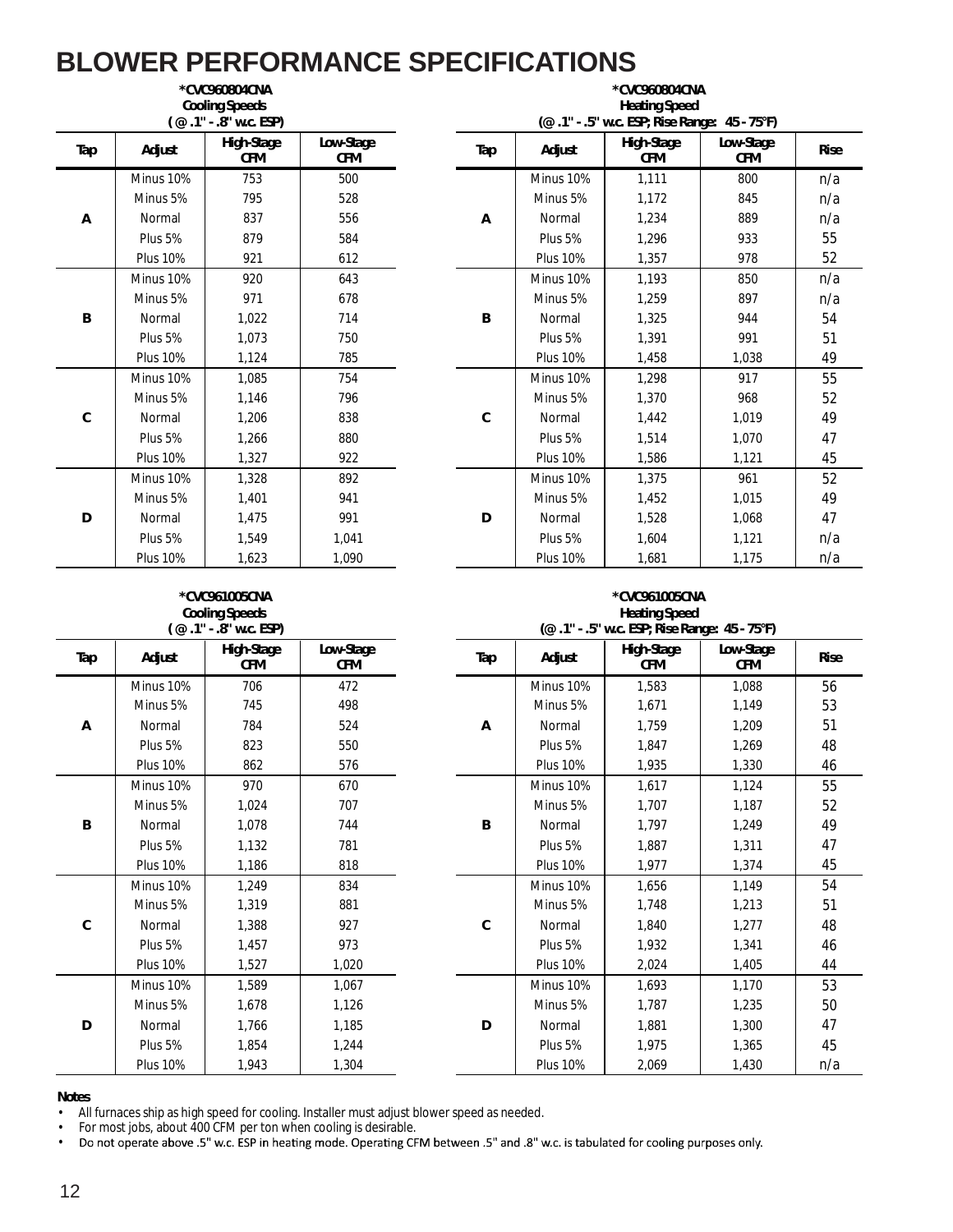### **BLOWER PERFORMANCE SPECIFICATIONS \*CVC961205DNA \*CVC961205DNA**

| ^CVC961ZU5DNA<br><b>Cooling Speeds</b><br>$(Q.1" - .8"$ w.c. ESP) |                 |                          |                         |  |  |
|-------------------------------------------------------------------|-----------------|--------------------------|-------------------------|--|--|
| Tap                                                               | Adjust          | High-Stage<br><b>CFM</b> | Low-Stage<br><b>CFM</b> |  |  |
|                                                                   | Minus 10%       | 769                      | 486                     |  |  |
|                                                                   | Minus 5%        | 811                      | 513                     |  |  |
| A                                                                 | Normal          | 854                      | 540                     |  |  |
|                                                                   | Plus 5%         | 897                      | 567                     |  |  |
|                                                                   | <b>Plus 10%</b> | 939                      | 594                     |  |  |
|                                                                   | Minus 10%       | 1,011                    | 783                     |  |  |
|                                                                   | Minus 5%        | 1,067                    | 827                     |  |  |
| B                                                                 | Normal          | 1,123                    | 870                     |  |  |
|                                                                   | Plus 5%         | 1,179                    | 914                     |  |  |
|                                                                   | <b>Plus 10%</b> | 1,235                    | 957                     |  |  |
|                                                                   | Minus 10%       | 1,259                    | 900                     |  |  |
|                                                                   | Minus 5%        | 1,329                    | 950                     |  |  |
| C                                                                 | Normal          | 1,399                    | 1,000                   |  |  |
|                                                                   | Plus 5%         | 1,469                    | 1,050                   |  |  |
|                                                                   | <b>Plus 10%</b> | 1,539                    | 1,100                   |  |  |
| D                                                                 | Minus 10%       | 1,624                    | 1,112                   |  |  |
|                                                                   | Minus 5%        | 1,714                    | 1,173                   |  |  |
|                                                                   | Normal          | 1,804                    | 1,235                   |  |  |
|                                                                   | Plus 5%         | 1,894                    | 1,297                   |  |  |
|                                                                   | <b>Plus 10%</b> | 1,984                    | 1,359                   |  |  |

| <b>Cooling Speeds</b><br>(@.1" - .8" w.c. ESP) |                          |                         | <b>Heating Speed</b><br>(@ .1" - .5" w.c. ESP; Rise Range: 35 - 65°F) |                 |                          |                         |             |
|------------------------------------------------|--------------------------|-------------------------|-----------------------------------------------------------------------|-----------------|--------------------------|-------------------------|-------------|
| Adjust                                         | High-Stage<br><b>CFM</b> | Low-Stage<br><b>CFM</b> | Tap                                                                   | Adjust          | High-Stage<br><b>CFM</b> | Low-Stage<br><b>CFM</b> | <b>Rise</b> |
| Minus 10%                                      | 769                      | 486                     |                                                                       | Minus 10%       | 1,570                    | 1,156                   | n/a         |
| Minus 5%                                       | 811                      | 513                     |                                                                       | Minus 5%        | 1,657                    | 1,220                   | 64          |
| Normal                                         | 854                      | 540                     | Α                                                                     | Normal          | 1,744                    | 1,284                   | 61          |
| Plus 5%                                        | 897                      | 567                     |                                                                       | Plus 5%         | 1,831                    | 1,348                   | 58          |
| <b>Plus 10%</b>                                | 939                      | 594                     |                                                                       | <b>Plus 10%</b> | 1,918                    | 1,412                   | 56          |
| Minus 10%                                      | 1,011                    | 783                     |                                                                       | Minus 10%       | 1,644                    | 1,179                   | 65          |
| Minus 5%                                       | 1,067                    | 827                     |                                                                       | Minus 5%        | 1,736                    | 1,245                   | 61          |
| Normal                                         | 1,123                    | 870                     | B                                                                     | Normal          | 1,827                    | 1,310                   | 58          |
| Plus 5%                                        | 1,179                    | 914                     |                                                                       | Plus 5%         | 1,918                    | 1,376                   | 56          |
| <b>Plus 10%</b>                                | 1,235                    | 957                     |                                                                       | <b>Plus 10%</b> | 2,010                    | 1,441                   | 53          |
| Minus 10%                                      | 1,259                    | 900                     |                                                                       | Minus 10%       | 1,674                    | 1,215                   | 64          |
| Minus 5%                                       | 1,329                    | 950                     |                                                                       | Minus 5%        | 1,767                    | 1,283                   | 60          |
| Normal                                         | 1,399                    | 1,000                   | C                                                                     | Normal          | 1,860                    | 1,350                   | 57          |
| Plus 5%                                        | 1,469                    | 1,050                   |                                                                       | Plus 5%         | 1,953                    | 1,418                   | 55          |
| <b>Plus 10%</b>                                | 1,539                    | 1,100                   |                                                                       | <b>Plus 10%</b> | 2,046                    | 1,485                   | 52          |
| Minus 10%                                      | 1,624                    | 1,112                   |                                                                       | Minus 10%       | 1,726                    | 1,249                   | 62          |
| Minus 5%                                       | 1,714                    | 1,173                   |                                                                       | Minus 5%        | 1,822                    | 1,319                   | 59          |
| Normal                                         | 1,804                    | 1,235                   | D                                                                     | Normal          | 1,918                    | 1,388                   | 56          |
| Plus 5%                                        | 1,894                    | 1,297                   |                                                                       | Plus 5%         | 2,014                    | 1,457                   | 53          |
| <b>Plus 10%</b>                                | 1,984                    | 1,359                   |                                                                       | <b>Plus 10%</b> | 2,110                    | 1,527                   | 51          |

### **Notes**

• All furnaces ship as high speed for cooling. Installer must adjust blower speed as needed.

• For most jobs, about 400 CFM per ton when cooling is desirable.

•